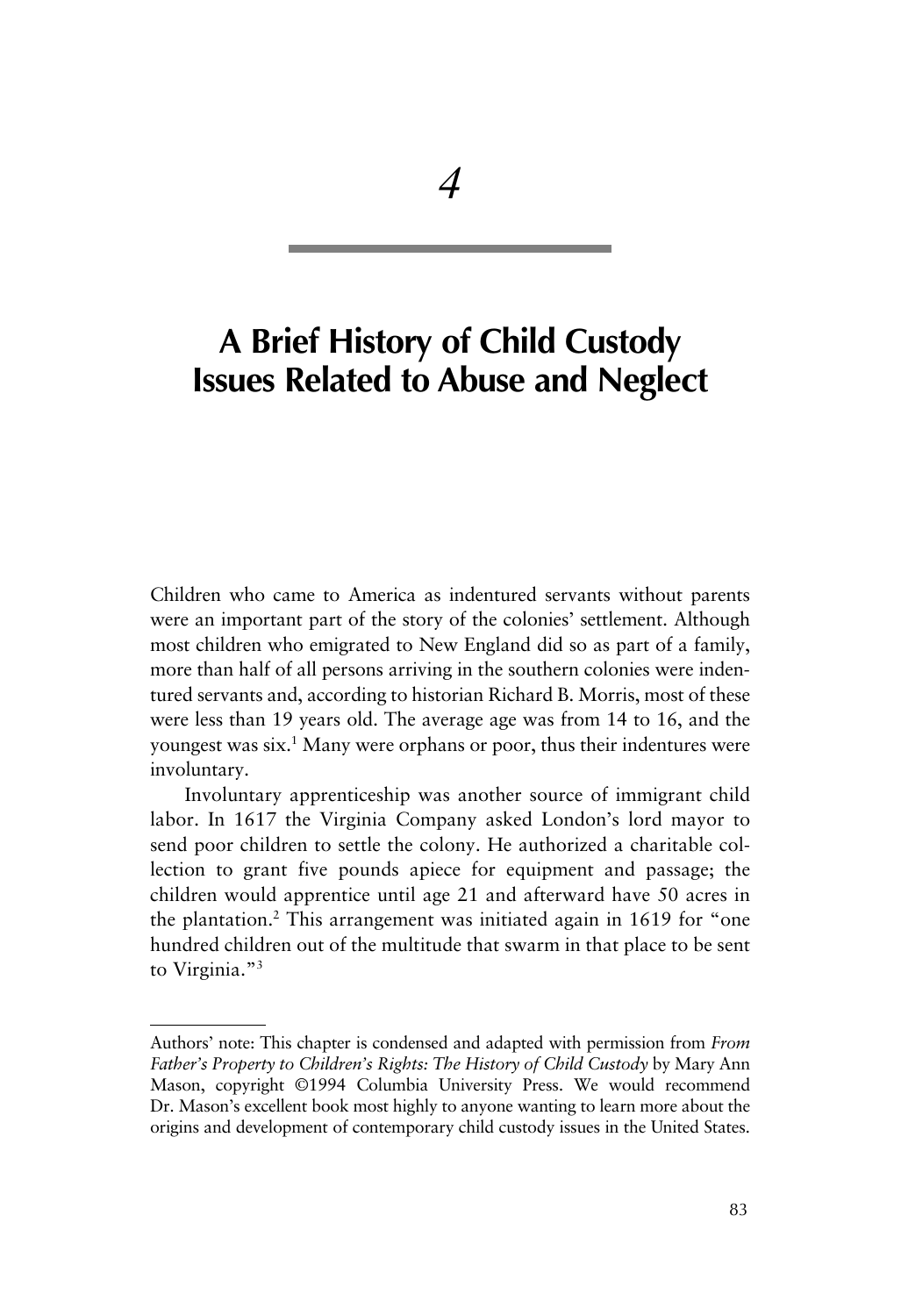Children, like all settlers, did not survive long in deadly Virginia, and in 1622 London sent yet another 100 children, "being sensible of the great loss which [the plantation] lately susteyned [sic] by the barbarous cruelty of the savage people there."4

Similarly, in New Netherland (later New York) the West India Company obtained several shiploads of poor and orphaned children from Amsterdam. One official asked for more children in 1658. "Please to continue sending others from time to time: but, if possible, none ought to come less than fifteen years of age and somewhat strong, as little profit is to be expected here without labor."5

Other children were tricked into indentured servitude by "spiriters" who won a healthy profit for each child they could deliver to the colonies. By the mid-17th century, victims were being kidnapped and held prisoner until the ship sailed. One father obtained a warrant to search a ship for his 11-year-old son. The search found 11 children taken against their will. <sup>6</sup> The spirit trade provoked public outrage and fear, and in 1664 Charles II's attorney general established a central registry of all servants leaving for the colonies. Those caught spiriting were fiercely prosecuted.

Many children arrived in America with irregular indentures or none at all. Would-be masters had to go to court to set the terms of the indenture. Most common was the term set by the Virginia legislature: "Such persons as shall be imported, having no indenture or covenant, either men or women, if they be above sixteen years old shall serve four years, if under fifteen to serve till he or she shall be one and twenty years of age, and the courts to be judges of their ages."7 Other colonies set age 18 or marriage as the end-date of indentures for girls. The law did not require masters to teach these children a trade, but rather put the children to whatever service they wished. When the indenture term ended, masters had to give the servant clothes and some provisions.<sup>8</sup>

Although most children were not forcibly imported to the New World without parents, separation from parents and forced labor were common in all the colonies. Many children lost both parents through death or abandonment. Many, if not most, did not stay in either parent's custody until adulthood. <sup>9</sup> Parents very often apprenticed or sent out their children to serve another family at around age 10. Illegitimate children were routinely separated from their mothers when weaned and bound out to a master. Slave children, about one-fifth of the entire child population by 1800, could be sold away from their parents at any time.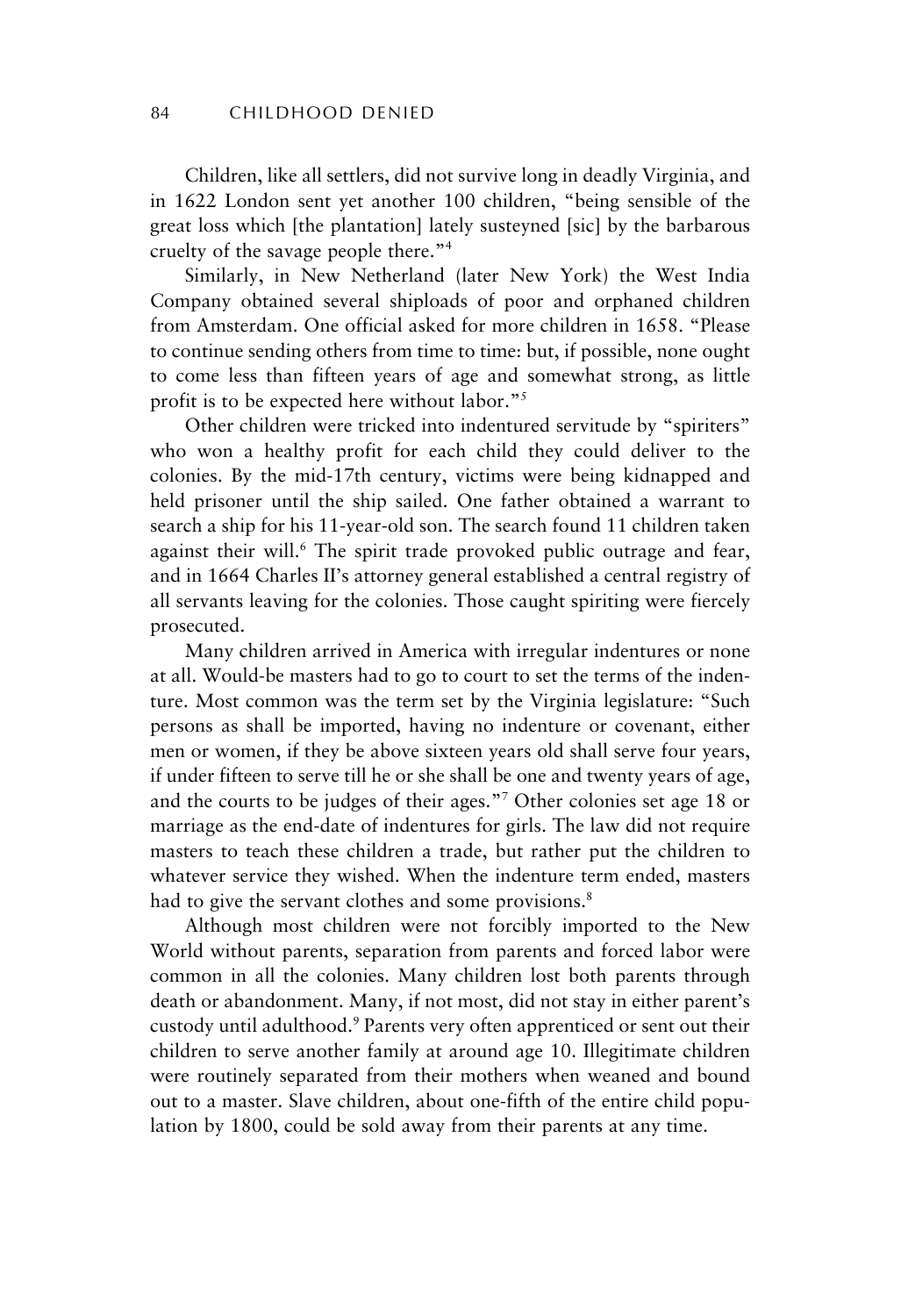Following the first decades of intense immigration, children in New England and some mid-Atlantic colonies were most often involuntarily apprenticed when their parents couldn't or wouldn't care for them properly. Legal adoption did not yet exist and orphanages and child asylums were rare until the late 1700s. The child's settlement town was responsible for his or her welfare, and no town wanted such a burden unnecessarily.

Voluntary apprenticeships occurred when the parent or guardian made a court-approved agreement with a master. Courts treated disobedient and runaway apprentices harshly, extending their indentures from three to five times the number of days they were absent. Rewards were offered for runaway apprentices.

## *The Father: A Master's Rights*

The harsh manner in which colonialists treated children reflected the English law tradition, to which colonial law was firmly tied. Courts frequently were asked to intervene into families on grounds of abuse or neglect, particularly in New England, but they often focused on labororiented neglect. Masters and fathers risked losing children if they failed to prepare them for a role in the labor economy. Parents also lost their children if they could not provide economic support. Such children were quickly sent into labor as apprentices in other households.

Children were crucial to the colonial labor force and were often employed like adult workers. Children were seen as economic producers; in the labor-hungry colonies, small hands could not be idle. A child's labor was a commodity that could be sold or hired out by fathers and assigned by masters. The mutual obligations of a master-servant relationship best describes the legal bonds between the man who held custody and the child, who held rights similar to those of an employee. The household head, whether father or master of indentured servants, had complete rights to the children's labor and strict obligations for their training and education. The right to a child's labor was seen as recompense for the father's support. This mutuality was a relatively recent development. Ancient English tradition required only that the father control the child's education and religious training. The Elizabethan poor laws added the duty of maintenance and support. <sup>10</sup> Mutuality was contrary to Roman law, where the father enjoyed absolute power, and in the early Roman republic, according to the historian Dionysius, "the atrocious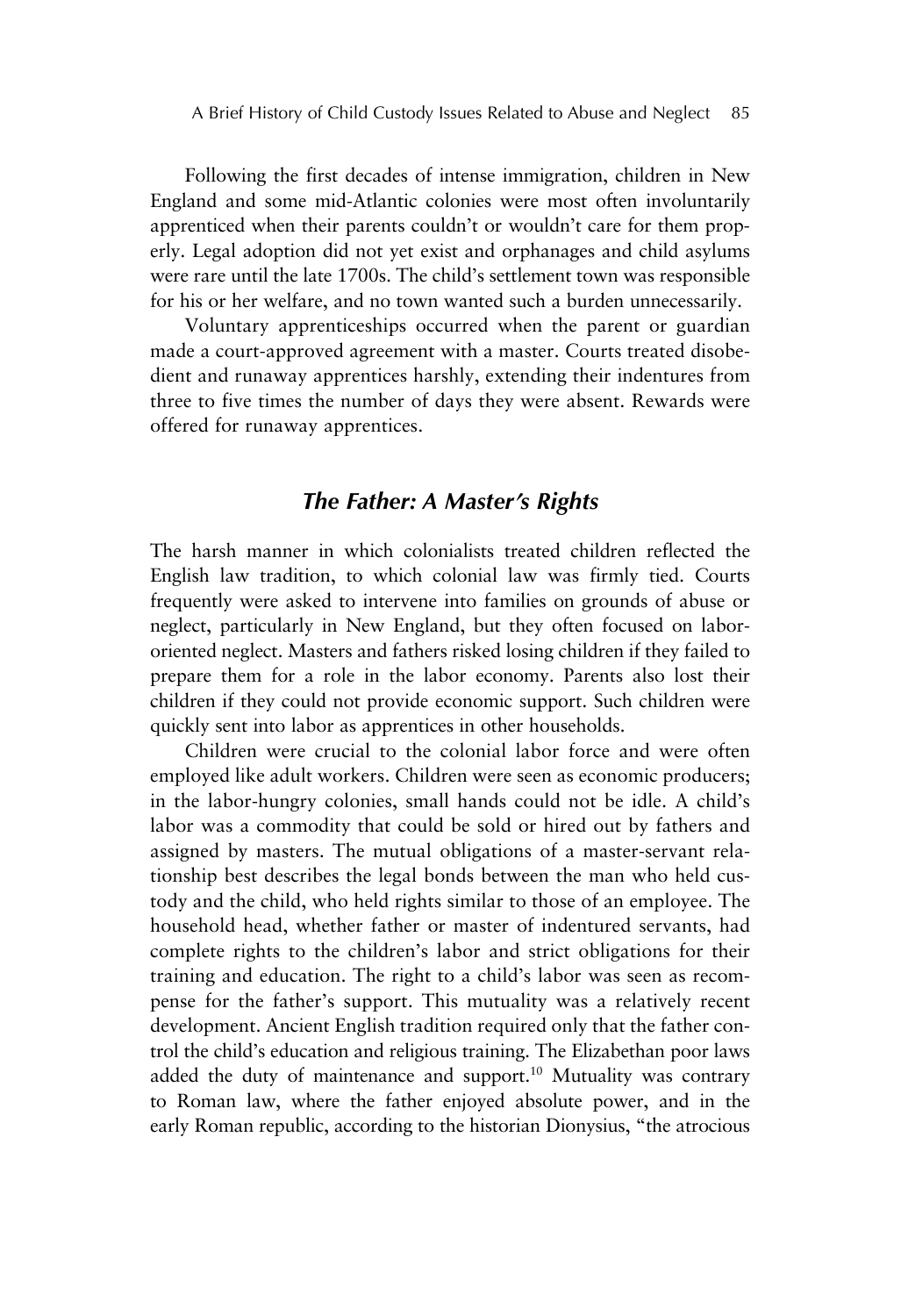power of putting his children to death, and of selling them three times in an open market, was vested in the father."<sup>11</sup>

Colonial America expanded these mutual obligations beyond the English tradition. The duty to educate and provide religious training was enlarged to include vocational training. In New England, local governments insisted that parents train their children to be literate, religious, and economically productive citizens.

Colonial fathers had paramount rights to the association and labor of their children. Association included the right to send the child to live with another relative or family or to apprentice the child; the father did not need the mother's consent for either action. By today's standards, this marked legal emphasis on the father's role to the mother's exclusion may seem out of touch. However, the colonial father performed many tasks that today are shared or handled by the mother. Most 17th- and 18th-century fathers were farmers, the rest mostly artisans or tradesmen who worked at or near home. According to historian John Demos, fathers were not only a daily visible presence but took charge of their children's education and moral supervision. Children turned to their fathers for guidance, not to their mothers.

## *The Mother: Legal Impotence*

The mother was an assistant with few enforceable rights or responsibilities toward her children. Although mothers played a larger role with infants, and necessarily worked closer with their daughters, they were not the central figure in their children's lives. Blackstone stated the English common law simply: the father had a natural right to his children and the mother "was entitled to no power [over her children], but only to reverence and respect."12 A free white mother could lose her children on account of poverty, divorce, widowhood, or illegitimacy. A slave mother's child could be sold away at any moment.

The colonial mother also had few obligations toward her children. A New England mother only needed help the father teach the children to read, but Virginia women also helped with religious education.

Under English common law, a married woman could not own real or personal property. All that she brought to her marriage became her husband's. She could not make a contract, execute a deed of gift or write a will unless her husband consented.<sup>13</sup>

Early in the new republic, judges in custody disputes relied more on English precedents than their own newly emerging case law. Fortunately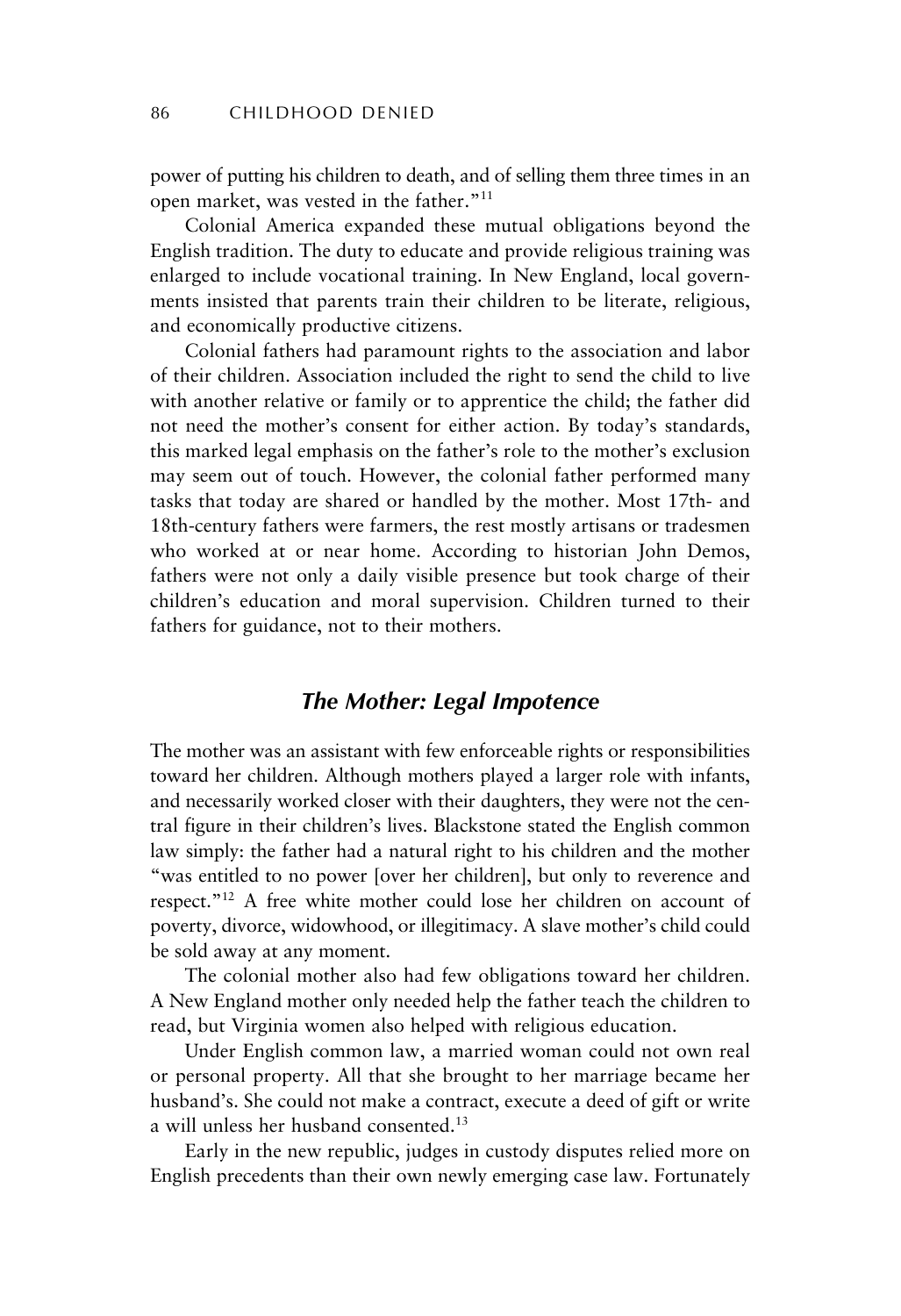those precedents offered choices, letting judges be flexible. No known English court gave custody to a mother over an unfit father until 1774. In Blisset's Case, chancellor Lord Mansfield let a mother keep her six-year-old when the bankrupt father mistreated them both. <sup>14</sup> Lord Mansfield put forth the innovative notion that "the public right to superintend the education of its citizens necessitated doing what appeared *best for the child* (our italics), notwithstanding the father's natural right." This case planted the germ of what became the best interest standard in America, though it established no lasting change at the time. On the other hand, Rex v. DeManneville (1804) <sup>15</sup> exemplified the doctrine of a father's paramount right to his children. When a mother ran away from an allegedly brutal father, Lord Ellenborough of the King's Bench returned the child to her father, even though "she was an infant at the breast of the mother."

Although individual children may have been loved and protected even spoiled—the law principally enforced the labor relationship and paid little heed to their need for nurturing. The best interests of the child slowly developed as a legal concern in the new republic when, for a growing class of parents, child labor needs became less urgent, and children were assigned an emotional value, enhanced by the romanticization of mothers.

## *Child Custody Law in the New Republic, 1790–1890*

The legal and social status of the child was slowly and relentlessly transformed during the first century of the republic. The colonial view of children as helping hands gave way to a view that children had interests of their own. Increasingly, these interests became identified with the nurturing mother. This significant shift in perspective changed the legal forms of custody in the 1800s. As a transitional period in child custody law, the century was filled with contradictions and inconsistencies. Women's rights were suspect, yet motherly love was idealized. In the same state, one court might uphold the primacy of fathers' rights and another would defend mothers as the natural guardians of young children. Although seen to need protection and nurturing, children were regularly apprenticed or sent to factories at age 10 or 11.

The modern legal arrangement of adoption was developed to meet the needs of children for family nurturing. Most changes favorable to children, though, were confined to private disputes over child custody. Children who became dependents of the state due to their parents' death,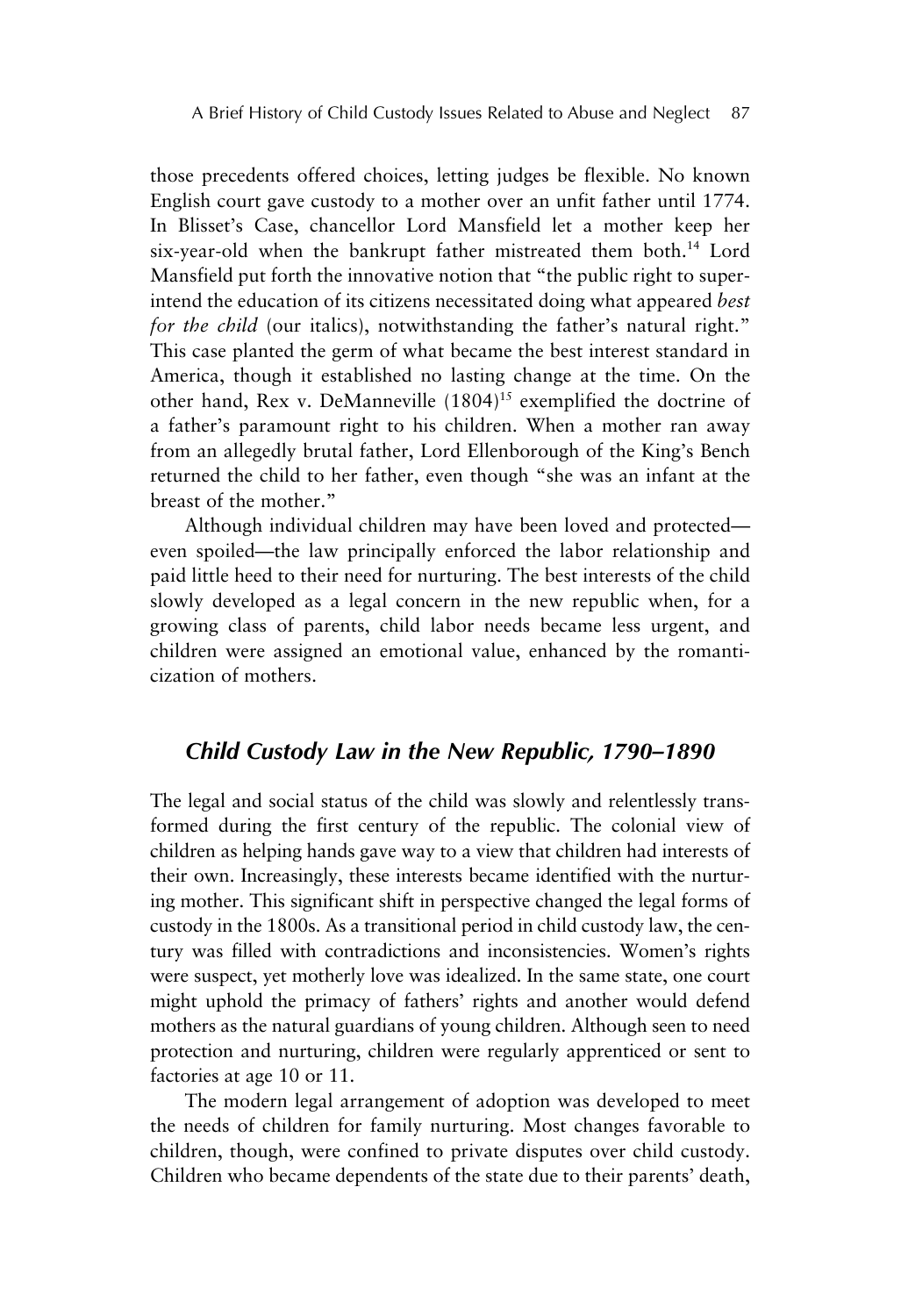abandonment, or poverty did not fare as well, nor did slave children freed during the Civil War. Until the late 1800s most communities' guiding principle was to relieve the public of economic burdens rather than cater to a child's best interests. Poor law officials wielded almost unlimited custodial control with little legislative or court supervision. By 1900, many judges still recited the common law maxim that "the natural right is with the father, unless the father is somehow unfit."<sup>16</sup>

## *Early U.S. Cases*

In the earliest cases, the child's best interest was associated with the mother's special capacity to guide and nurture. In 1809 in Prather v. Prather, the first published decision to defy the paramount rights of fathers, the court awarded the voungest child, a five-vear-old girl, to the mother.<sup>17</sup> The husband had turned out his wife and brought another woman into the house in open adultery. Incensed by the injustice to the mother, the South Carolina court described her as "a prudent, discreet and virtuous woman." The court, in fear of defying the weight of common law, passed the responsibility of strictly enforcing it to higher courts. "The Court is apprised that it is treading on new and dangerous grounds, but feels a consolation in the reflection that if it errs, there is a tribunal wherein the error can be redressed."18

In 1842 New York's highest court, in Mercein v. People, replaced the common law tradition of paternal authority with a natural law argument in favor of mothers, stating: "By the law of nature, the father has no paramount right to the custody of his child."19 The court gave custody of a sickly three-year-old daughter to her mother, explaining that the law of nature gave her "an attachment for her infant offspring which no other relative will be likely to possess in an equal degree, and where no sufficient reasons exist for depriving her of the care and nurture of her child, it would not be a proper exercise of discretion in any court to violate the law of nature in this respect."20

In a vivid illustration of the seesaw-like ambivalence of 19th-century courts, the state's supreme court two years later delivered custody of the little girl to her father. This court rebuked the natural rights reasoning, claiming that father's right should prevail because "it has not been denied that he is the legal head of the whole family, wife and children inclusive; and I have heard it urged from no quarter that he should be brought under subjection to a household democracy. All will agree, I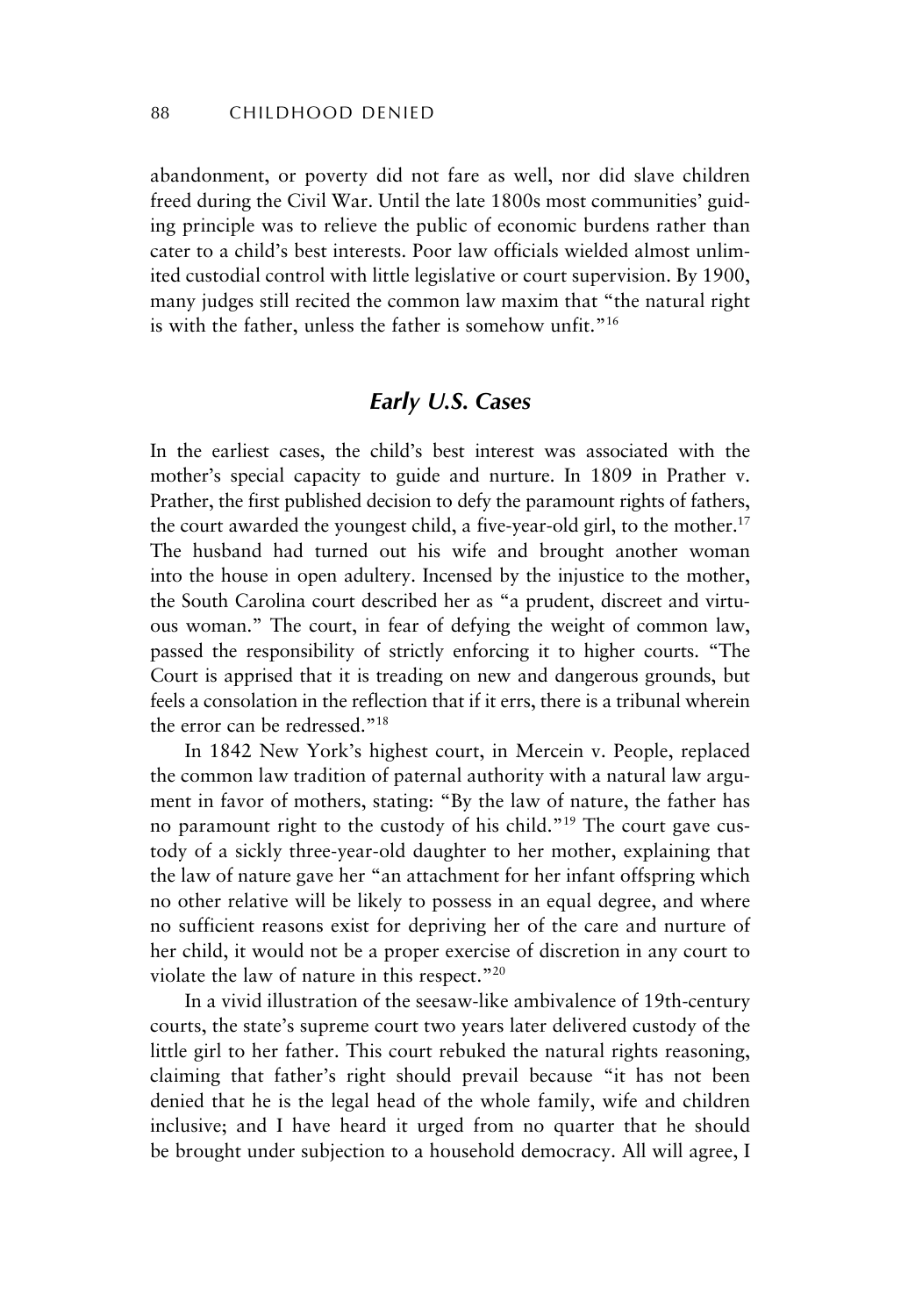apprehend, that such a measure would extend the right of suffrage too far."21 Joining in the opinion, a second judge invoked divine law. "It is possible," he wrote, "that our laws relating to the rights and duties of husband and wife have not kept pace with the progress of civilization . . . But I will not enquire what the law ought to be . . . I will, however, venture the remark . . . that human laws cannot be very far out of the way when they are in accordance with the law of God."<sup>22</sup>

In 1850, 80% of the population lived rurally, and most remained so by century's end. <sup>23</sup> Child labor was an economic necessity in those areas. Nevertheless, courts across the country, from the deep rural south to pioneering California, increasingly showed concern for the child's welfare and endorsed the mother's nurturing nature.

My own explanation of why even rural judges shared this growing solicitude is the development of a uniform culture based on mass circulation magazines and books. Between 1784 and 1860, at least 100 new magazines appeared, most devoted to women's interests. <sup>24</sup> Communication among the colonies had been limited, so cultural differences and social values developed independently. But the newly united republic began to develop a mass middle-class culture extending from fashion to child raising, aimed at the literate urban housewife with the leisure time to read. Literate women in small towns and farms read the magazines as well. Judges were certainly part of this new middle-class elite, even in small rural towns.

Maria Barbour, age nine, was indentured to Benjamin Gates in 1865 by her mother, a widow. The indenture was set to last until Maria turned 18, but after three years her mother, in a better position, asked to have the child returned. She claimed the indenture contract was technically defective, citing defects in its execution. Dismissing the defects, the judge found that the mother had indeed severed her right to legal custody, but nonetheless found her the better custodian, "because of all the affection she must feel for her offspring."25 The court returned the child to her mother, claiming, "The laws of nature have given her an attachment for her infant offspring which no relative will be likely to possess in equal degree." In this decision the court rejected well-established indenture law, under which the child had no rights and the contracting parent could sue only on the terms of the contract. <sup>26</sup> The judge looked to the child's interests rather than the imperfections of the contract, and determined on the basis of natural law that the child's nurturing was best performed by her mother.

In those times, women fought for property rights that had been held exclusively by their husbands. These included the rights to control their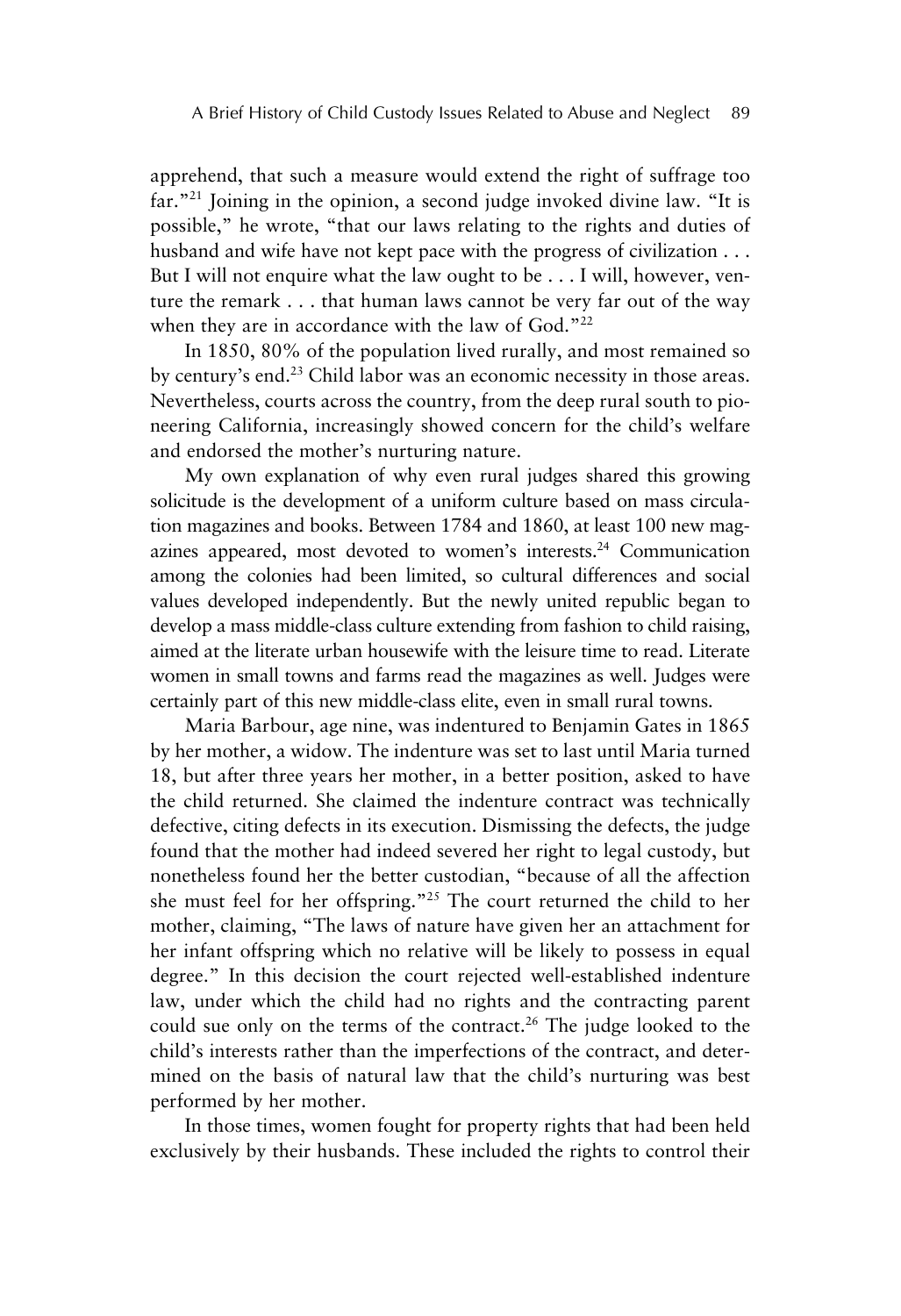own wages and inheritance, to equal control of their children's custody—and complete control when their husbands died—as well as an equal right to make indenture contracts that bound their children.

Thus, a fundamental ideological conflict developed between a strategy seeking legal and civil rights for women directly, and a judicial deference to the cult of motherhood that gave women limited benefits only in relation to their children's interests. By 1887, 30 states had granted women rights to wages, property, litigation, and contracts, but few states expanded women's rights to their children.

By century's end, only nine states and the District of Colombia gave mothers the statutory right to equal guardianship.<sup>27</sup> Most men and even some women's rights advocates feared too many rights would tempt women to take their children and leave the family. The California legislature used just this argument to defeat an equal guardianship bill.<sup>28</sup> Many judges still recited the common law maxim that "the natural right is with the father, unless the father is somehow unfit."29 However, the laws regarding bastardy, custody following divorce, testamentary guardianship, and voluntary and involuntary apprenticeship were fundamentally altered by the new attitude toward children.

In addition, the modern legal arrangement of adoption was developed to meet children's newly recognized needs for family nurturing. The common law emphasis on bloodlines connection had been the major barrier to legal adoption in England, but had long been permitted in countries with civil codes and different attitudes toward inheritance. Led by Massachusetts's landmark adoption law of 1851, by the end of the 19th century, virtually every state gave adopted children the same rights as birth children in a family. The spirit of equal opportunity enabled a new definition of family, based not on blood but on nurture. 30

The new adoption statutes usually included two elements: judges must deem the adoptive parents fit, and the natural parents, if alive, had to consent. <sup>31</sup> Exceptions to the latter were made where, as in the New York statute, a father or mother "adjudged guilty of adultery or cruelty and who is, for either cause, divorced, or is adjudged to be an insane person or an habitual drunkard, or is judicially deprived of the custody of the child on account of cruelty or neglect."<sup>32</sup>

#### **The Courts**

The courts increasingly awarded children to their mothers in custody disputes—not under the dangerous doctrine of women's rights but rather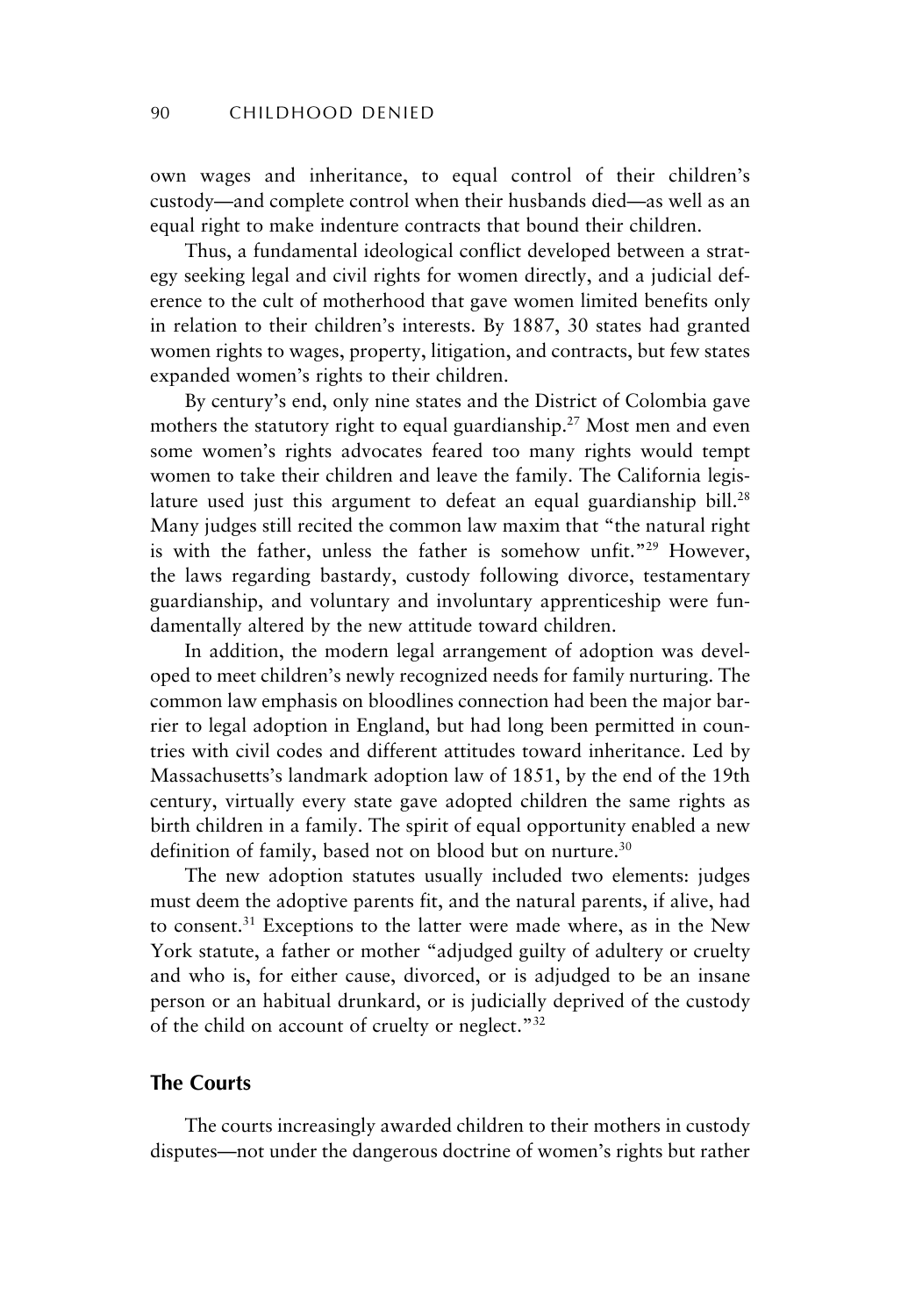under the newly developing rule of the best interests of the child. But such disputes were usually related to divorce or separation.

Since the beginning of the republic, judges had wielded individual discretion in all matters of family law. They established what historian Michael Grossberg terms a judicial patriarchy, where they used their own judgment to interpret English common law and their state's legislative mandates. They were supported in this by the English courts' increasing use of chancery courts to determine the welfare and property of minors under the doctrine of parens partriae. The English chancery courts had sometimes overridden common law provisions, which gave fathers paramount control, in order to protect children whose fathers were grossly immoral or heretical.<sup>33</sup>

In America, judges gradually extended this equitable tradition to consider the interests of the children against those of their parents, even when there was not gross abuse. With slight regional differences, judges all over the growing nation shared the same emerging middle-class values about the family's role, the need for child nurturing, and the special moral and religious capacities of women as mothers.

## **Evolution of Best Interests Standard and Tender Years Doctrine**

Torn between common law rights of the father and the child's best interests, judges eventually favored the best interests standard. For very young or female children, this became associated with the mother. Courts' tendency to award infants to their mothers became known as the Tender Years Doctrine. The almost universal exception occurred when the mother was considered unfit, usually on moral grounds.<sup>34</sup>

Perhaps the greatest legal advance for children and their mothers (or at least for mothers with means of support) occurred with the transformation of bastardy laws. The common law definition of an illegitimate child as filius nullius gave way to legal recognition of the mother–child bond. Mothers frequently raised their illegitimate children, but had not been supported by the law. By 1900 most states declared the child a member of his or her mother's family, with a right to inherit from the mother. <sup>35</sup> The mother, in turn, gained what had been the father's prerogatives when parents were married.

Indenturing of minors was fast disappearing as the 19th century ended. Taking children from their families to live in a stranger's home was no longer approved. In apprenticeship disputes, judges began releasing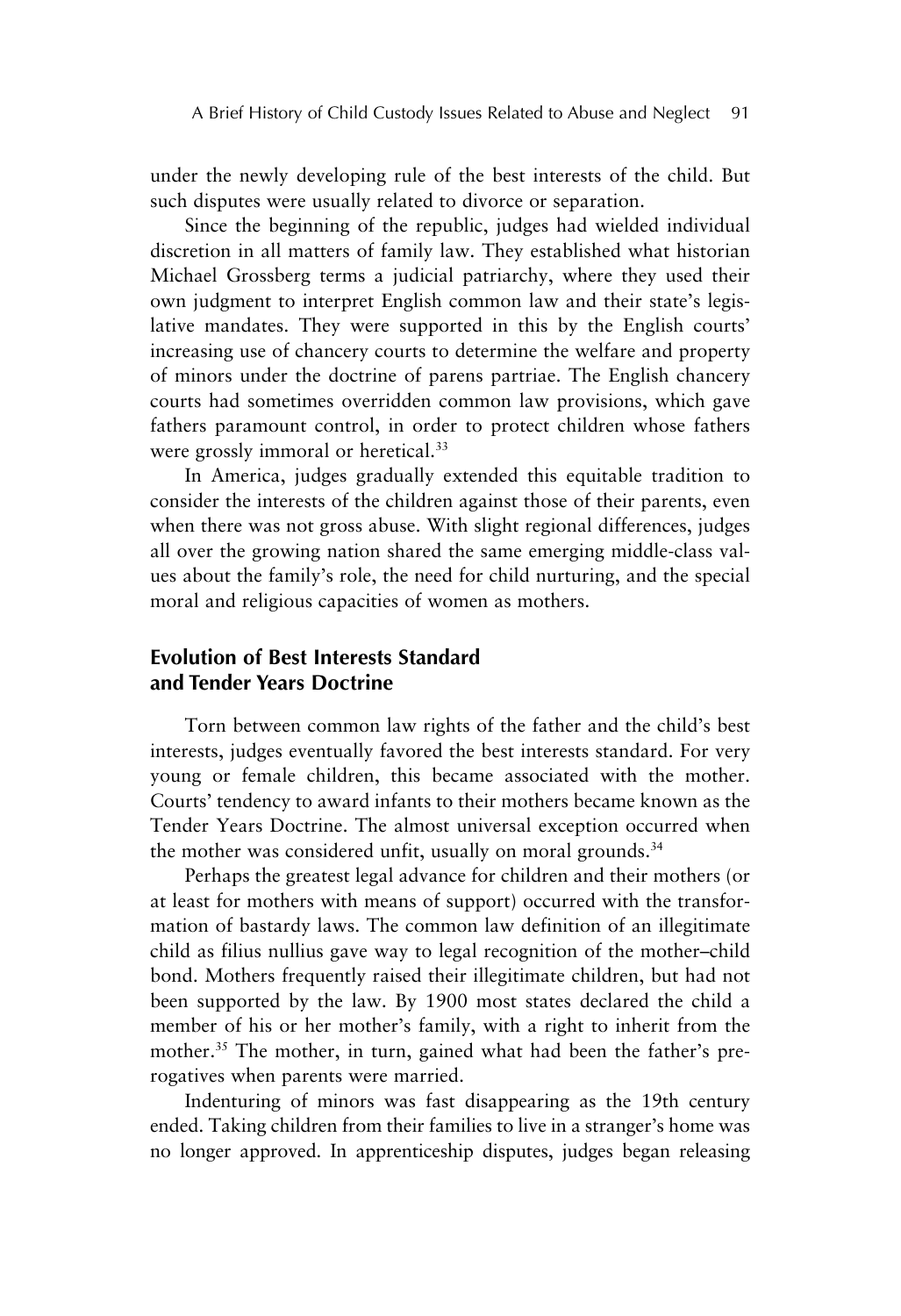minors to their families if they considered it in the child's best interests. The concept of nurture also forced some courts to reject apprenticeship arrangements in favor of child welfare.

The changing demand for child labor also helped break the back of voluntary apprenticeship. Artisans and small tradesmen were being replaced by factories and mass production, and child labor was particularly suited to routine and repetitive tasks. The southern textile industry was based largely on child labor. From 1880 to 1910, manufacturers reported one-fourth of their workforce was under 16 years old, and many cases of child labor went unreported. Children of seven or eight commonly doffed spun cotton and performed casual labor. <sup>36</sup> By 1880 the Census Bureau estimated that 17% of children aged 10 to 15 worked outside the home. This ignored the children under 10 and those working in home production or on consignment from manufacturers. <sup>37</sup> Children still worked, perhaps in greater numbers and under worse conditions than before, but now they remained in the custody of their own parents; their employer had only limited control over them at the workplace and no obligation for their welfare.

#### **"Placing Out"**

Although voluntary apprenticeships waned, most involuntary apprenticeships changed legal form to "placing out" and became the primary custody arrangement for tens of thousands of abandoned and indigent children in the late 1800s. Most were placed in rural homes where their labor was exchanged for room, board, and education. Although custody and control remained with the association, and it could terminate the arrangement at any time.<sup>38</sup> the hope was that some children would be adopted by their placement family. In this sense, placing out attempted to straddle the line between the economic arrangement of involuntary apprenticeship and the child-nurturing focus of adoption.

Charles Loring Brace, founder of the New York Children's Aid Society in 1853, introduced the placing out system in America as a good, cheaper alternative to the asylum, almshouse, or house of correction. In its first 25 years, the society placed 40,000 homeless or destitute children from New York City into farm homes. <sup>39</sup> Other associations placed untold thousands as well. After an initial screening to weed out "the mentally defective, diseased and incorrigibles," children ages five to 17 were sent to rural communities in East Coast, western, and southern states. Farm families quickly took the children, but the experience was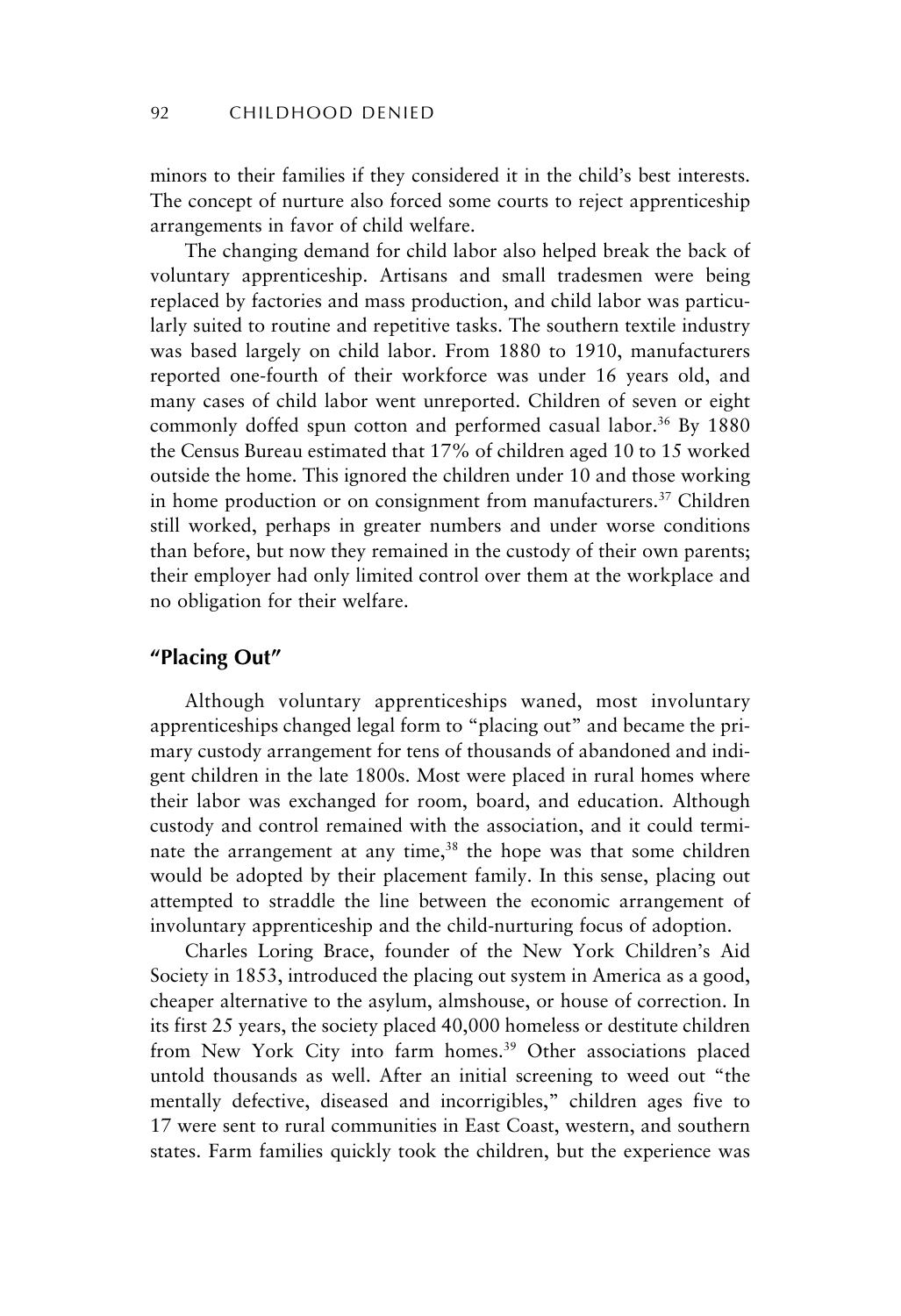not always positive and many critics denounced the system. Lyman P. Alden, school superintendent in Coldwater, Michigan, observed that

It is well known by all who have had charge of the binding out of children that the great majority of those who are applying for children over nine years old are looking for cheap help; and while many, even of this class, treat their apprentices with fairness, and furnish them a comfortable home, a much larger number of applicants do not intend to pay a quid pro quo, but expect to make a handsome profit on the child's service. 40

# *The State as Superparent: The Progressive Era, 1890–1920*

The rich cannot say to the lowly, "You are poor and have many children. I am rich and have none. You are unlearned and live in a cabin. I am learned and live in a mansion. Let the State take one of your children and give it a better home with me. I will rear it better than you can." The deepest, the tenderest, the most unswerving and unfaltering thing on earth is the love of a mother for her child. The love of a good mother is the holiest thing this side of heaven. The natural ties of motherhood are not to be destroyed or disregarded save for some sound reason. Even a sinning and erring woman still clings to the child of her shame, and though bartering her own honor, will rarely fail to fight for that of her daughter.<sup>41</sup>

Thus Georgia's appellate court reversed a trial court that had awarded custody of Mrs. Moore's three illegitimate children to an orphanage. The trial court had relied on a Georgia statute that any child under 12 could be removed to an orphan asylum or other charitable institution if it "is being reared up under immoral obscene or indecent influences likely to degrade its moral character and devote it to a vicious life." Without questioning the statute, the appeals court said the trial court had failed to prove Mrs. Moore was "of an immoral character, unsuitable and unable to rear the children."42

In this case, the court struggled with two powerful, sometimes contradictory principles. One was a belief in the importance of preserving the family, no matter how poor. The other was the conviction that the state must intervene to protect children from abusive, neglectful, or immoral parents. These two principles had a profound effect on child custody decisions in the first two decades of the 20th century. They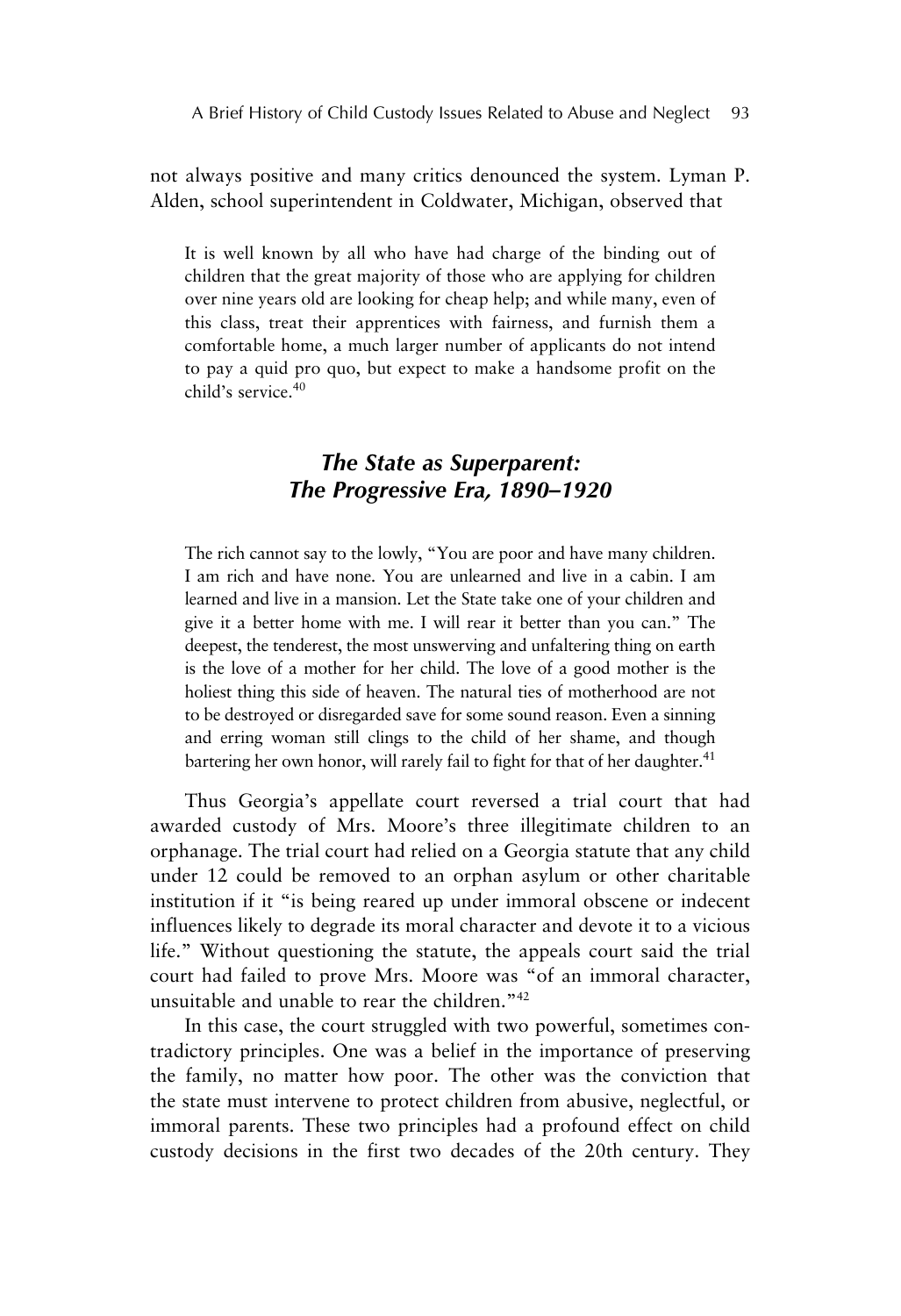prompted state courts like Georgia's to abandon the common law doctrine allowing the exploitation of children. Instead, both courts and legislatures formulated new rules aimed at protecting children.

For example, the concept of the child's best interest was extended to poor children. In a radical departure from traditional poor law principles, the state tentatively committed to allow poor but worthy mothers to keep custody of their children. Poor children who would have been bound out to a master in return for labor in the colonial years, and placed out to labor on a midwestern farm or sent to an almshouse or orphan asylum in the 19th century, were now more frequently supported in their mothers' homes. (Rarely was support provided if the father were present.) If that failed, or if they had no suitable parent, children were increasingly placed in a foster home, which was considered a substitute family rather than an orphanage, or put up for adoption by a new family.

State legislatures also acted to protect children in other important ways during this era, adopting a huge amount of child welfare legislation. The hours and the workplaces where children could labor were closely regulated; other laws dictated the establishment of public schools and required attendance of all children. A juvenile court system was put in place in many states. State legislatures diluted judicial discretion in dealing with the welfare of children, confining it within an elaborate statutory scheme.

At the same time, the divorce rate was exploding, and both courts and legislatures were concerned about the impact this social change might have on the future of the family. Legislatures passed strict laws, often buttressed with severe criminal penalties, to compel child support from all fathers, including those who lost their children by judicial decree following divorce. Overall, both courts and legislators paid far less deference to fathers, virtually ignoring their common law rights to the custody and control of their children.

In effect, the state became the superparent, generous and nurturing, but judgmental. It made the final decisions on how children should be raised and with whom they should live. In assuming this role, the state finally shattered the common law relationship between parents and children. Child labor legislation now severely restricted the right to the child's services. The right to custody, once absolute, could now be severed if the father or mother misused their authority in an abusive or neglectful manner. Finally, the obligation to educate passed from the parent to the state. The public school teacher, not the father or mother, would control the child's education and a good deal of the child's socialization.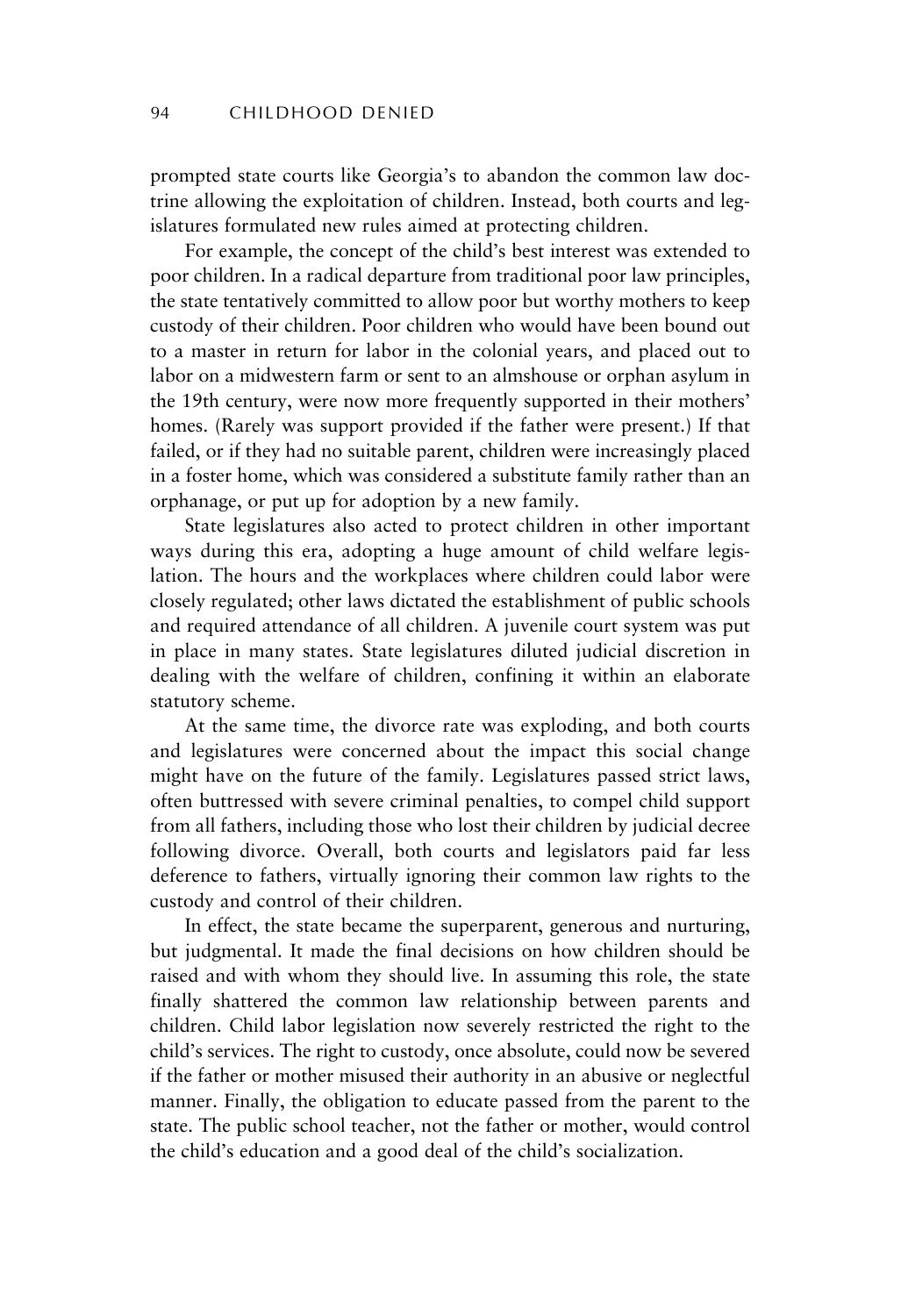#### **Child Saving and Childsavers**

The new concern for the welfare of the children was part of the larger, broader reformist movement placed historically in the Progressive era. During this era, states intruded into the privacy of families in a manner not seen since the selectmen of Massachusetts visited homes to determine whether children were behaving well and receiving religious and civic training. Childsavers, as they were called, were originally a large and very active coalition of volunteer philanthropists, Women's Club members, and assorted urban-based professionals who rallied against the mistreatment of poor and abused children toward the end of the 19th century. In the Progressive era, the child-saving movement was increasingly dominated by the developing profession of social work. In contrast to the volunteer childsavers, social workers were trained, paid, and career minded. They focused more on providing services to support a child within his or her family, rather than simply removing a child from a cruel environment.

Julia Lathrop, the first chief of the Children's Bureau, created by President Howard Taft in 1912, had been the first woman member of the Illinois Board of Public Charities in 1892, the organization responsible for orphaned, abandoned, and neglected children, and in 1899 helped found the Chicago Juvenile Court, the first in the country and the model for the nation. Thereafter, her career soared with the rapidly evolving child welfare movement. Her commitment to children was deeply felt. "Sooner or later," she declared, "as we choose, by our interest, or its lack, the child will win."43

She was a member of a dedicated group referred to as social feminists, who turned away from the 19th-century feminists' focus on individual property and civil rights for middle-class women, and instead focused their attention on poor children and their families.

By supporting rather than challenging the family and the role of women within it, social feminists achieved important political gains, including suffrage and equal custodial rights for mothers—goals that had eluded their more individualistic 19th-century predecessors. Most of the leading social feminists of the early 20th century supported women's suffrage, but based their argument on family welfare rather than individual rights. The nonthreatening argument that the vote was a means for mothers to promote the family, not their own political interests, proved to be the winning strategy in persuading all-male legislatures to grant female suffrage.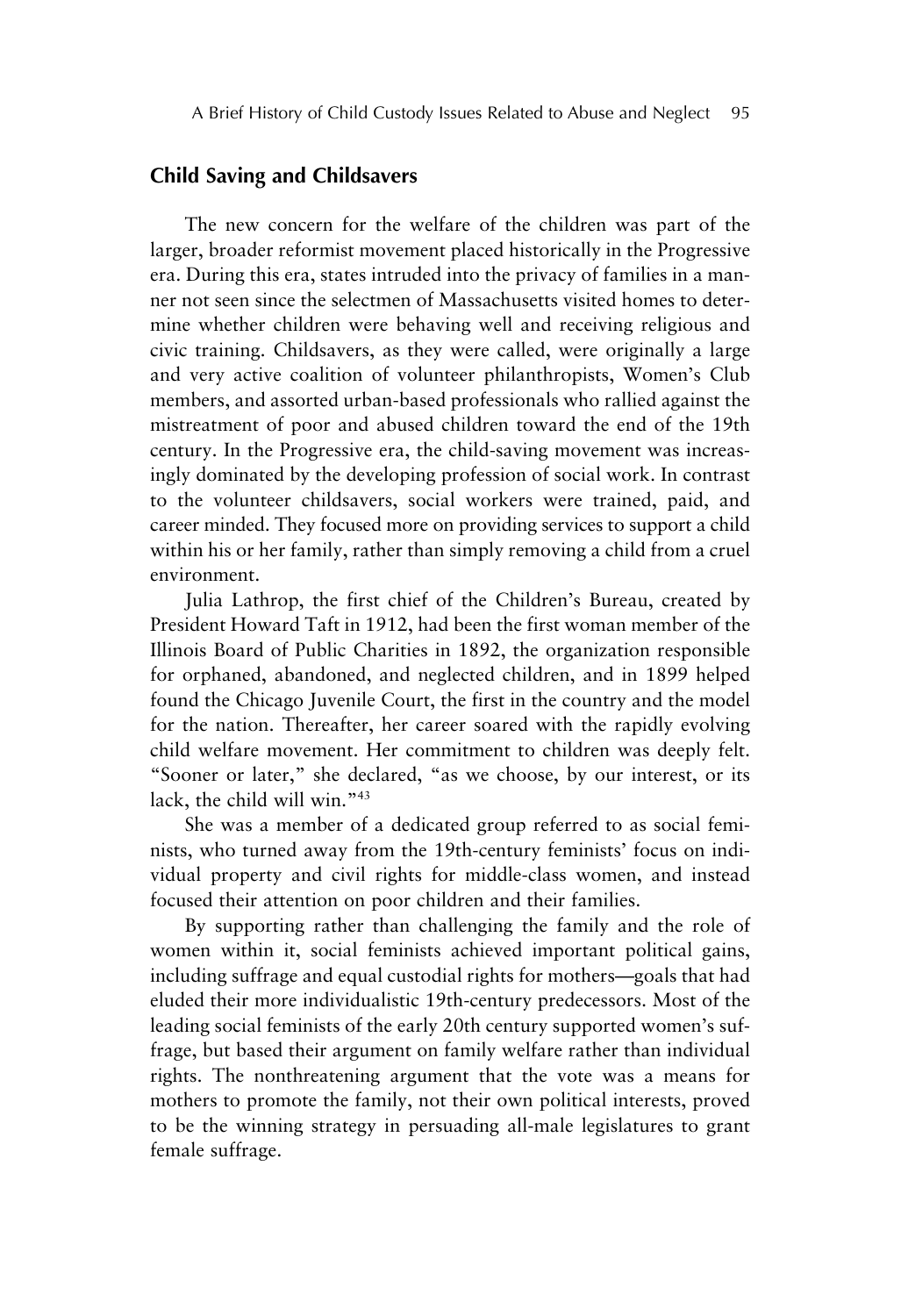This same argument in favor of mothers promoting their children's interests permitted the passage of legislation giving mothers equal custody rights to fathers—a victory not attainable by the first wave of feminists, who fought for equal rights for married women. Social feminists, allied with philanthropists, juvenile court advocates, and other reformminded groups, pushed for a broad program of child protection and support legislation that often benefited their mothers as well. Legislative emphasis on children's rights rather than those of their parents was a winning approach. As Florence Kelley remarked in regard to the common law as interpreted by Blackstone, "nowhere in the Commentaries is there a hint that the common law regarded the child as an individual with a distinctive legal status." However, she believed that the Progressive era began by recognizing "the child's welfare as a direct object of legislation."44

Social feminists promoted family interests while redefining the relationship between children, parents, and the state. They abandoned the 19th-century policy of family privacy, which effectively gave parents or, most often, fathers, the right to complete control of their children, as long as they supported them. Instead, the social work profession recognized the role of the state as parent as well. In fact, the state, as represented by its agents, child welfare workers, became the superparent, determining the conditions under which natural parents could raise their children. Critics of the newly developing "helping profession" of social work claim that social workers set out to undermine the family culture of poor immigrants and replace it with their own middle-class values. Historian Christopher Lasch maintains that social workers, through children's aid societies, juvenile courts, and family visits, "sought to counteract the widespread 'lack of wisdom and understanding on the part of parents, teachers, and others,' while reassuring the mother who feared, with good reason, that the social worker meant to take her place in the home."<sup>45</sup>

Still, the new social work philosophy emphasized maintaining poor children in their families, if fit. This was probably the most significant shift in American poor law philosophy on child custody since the Elizabethan Poor Laws of 1601 mandated the apprenticing of poor, idle, or vagrant children. <sup>46</sup> Propelling this was the emerging belief that poverty did not necessarily reflect moral weakness; social conditions could force otherwise worthy people into poverty. Much of the debate in the Progressive era focused on how to support parents so they would not be forced to give up their children. The first White House Conference on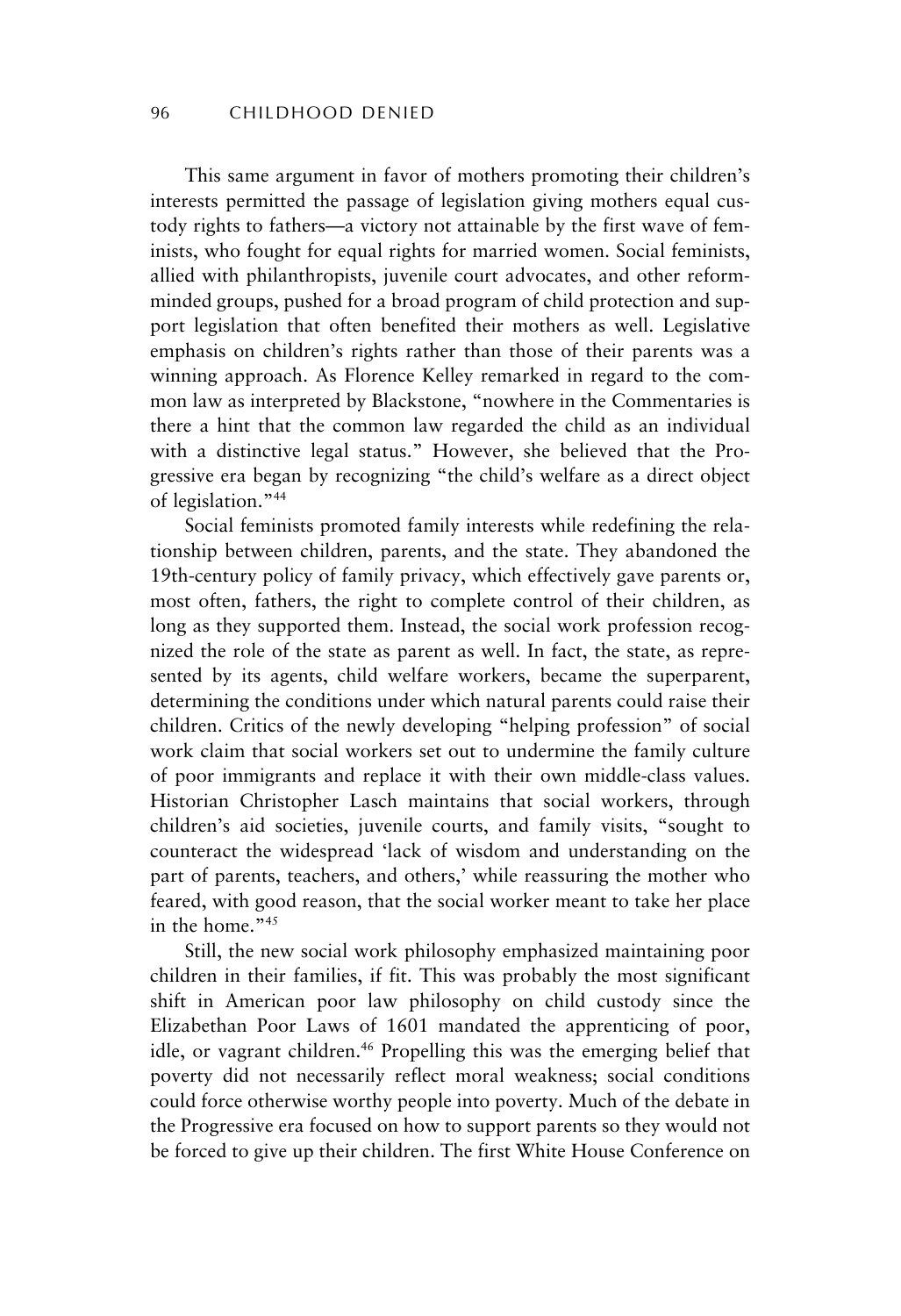the Care of Dependent Children, called by President Theodore Roosevelt in 1909, offered this agenda:

Should children of parents of worthy character, but suffering from temporary misfortune, and the children of widows of worthy character and reasonable efficiency, be kept with their parents—aid being given to parents to enable them to maintain suitable homes for the rearing of the children? Should the breaking of a home be permitted for reasons of poverty, or only for reasons of inefficiency or immorality?47

Reformers quickly took the position that poverty alone did not justify removing a child from his or her parents; only severe physical abuse or neglect or lack of moral fitness provided sufficient grounds.

During the Progressive era, for the first time the state took seriously its role as child protector. All states wrote legislation defining abuse and neglect and sanctioning child removal. Theoretically the state had been permitted to intervene to protect children under the English common law doctrine of parens partriae as defined in the 17th-century Blisset's Case; in reality family privacy and parental autonomy had held sway. The state was represented by local poor law officials who were ill-equipped to handle even abandoned and orphaned children. They had little energy left for children in families.

The stirrings of child protection grew out of work for the protection of animals. Starting in 1874 with the New York Society for the Prevention of Cruelty to Children, such societies sprang up about the country. Popularly called the Cruelty, at first they were staffed by volunteers whose mission was to look after poor children in the streets and bring those who were ill-used or hired to beg before the courts. <sup>48</sup> Later, most Cruelties, staffed with paid social workers, supervised troubled families and provided them a variety of services.

After the initiation of the first juvenile court in 1899, cases of dependent, neglected, and delinquent children under 16 soon moved to the new courts. Loosely written laws gave much discretion to juvenile court judges as protectors of children, including the power to remove children and make them wards of the state. In 1915 the Cook County Juvenile Court handled 1,886 cases of dependency—which included parental neglect, abuse, and abandonment—compared with 3,202 charges of delinquency.<sup>49</sup> Criminal abuse complaints against parents were handled in the criminal courts.

Ironically, although Cruelties began in reaction to cruel treatment of children by parents, children were rarely removed because of physical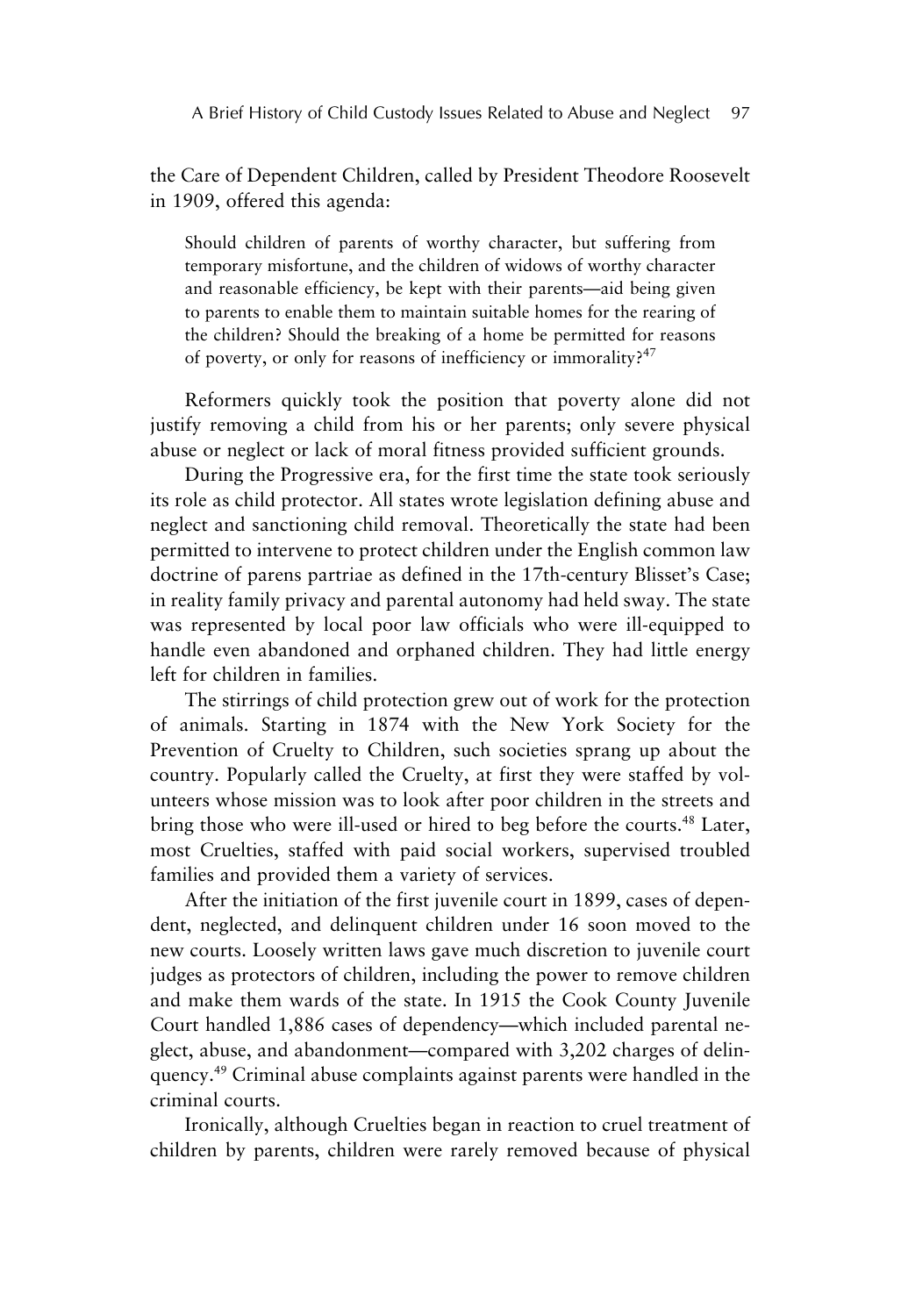cruelty. Nor were their parents punished. Acceptance of corporal punishment in the name, at least, of discipline was such that laws were more likely to protect parents than punish them.

Furthermore, according to historian Elizabeth Pleck, the anticruelty societies worked more on investigating complaints against drunken and neglectful parents than on rescuing physically abused children. Of the Pennsylvania Society to Protect Children from Cruelty, Fleck found that from 1878 to 1935 only 12% of its cases concerned child cruelty. The society intervened, she claims, mostly in immigrant poor and working-class homes. The occasional investigation into a middle-class home was handled gently, with slight risk of removal. 50

By the end of the era, only five western states (California, Montana, North Dakota, Oklahoma, and South Dakota) included excessive use of parental authority as a reason for removing a child. Eighteen states defended parents' rights to use physical discipline, and nine excused them from murder if death occurred while lawfully correcting the child. (If excess force was used, manslaughter could be charged.) South Carolina apparently even defended the use of knives in discipline. "Provisions on killing by stabbing do not apply to a person, who in chastising or correcting a child chances to commit manslaughter without intending to do so."51 South Dakota presented a curious hybrid:

Abuse of parental authority subject to judicial cognizance in civil action brought by child, relative, or office of poor. Child may be freed from dominion of parent. Homicide excusable when committed by accident or misfortune in lawfully correcting child, with usual and ordinary caution, and without unlawful intent. 52

More often, neglect rather than abuse prompted intervention and sometimes removal of children during the Progressive era. Neglect included parental incompetence, not properly caring for the needs of a child, and parental unfitness, usually immoral behavior or drunkenness.

Neglect based on parental incompetence, the most common ground for removal, was most problematic for Progressive reformers and the courts. Parents who could not properly clothe and feed their children were most often victims of poverty, yet the new view of child nurture was that poverty alone should not be the basis for the removal of a child. At the same time, public and private support of poor parents was often inadequate for the basic obligations of parenting. Courts struggled to reconcile this new doctrine rejecting poverty as the ground for removal with the fact that children were indeed neglected when their parents were extremely poor.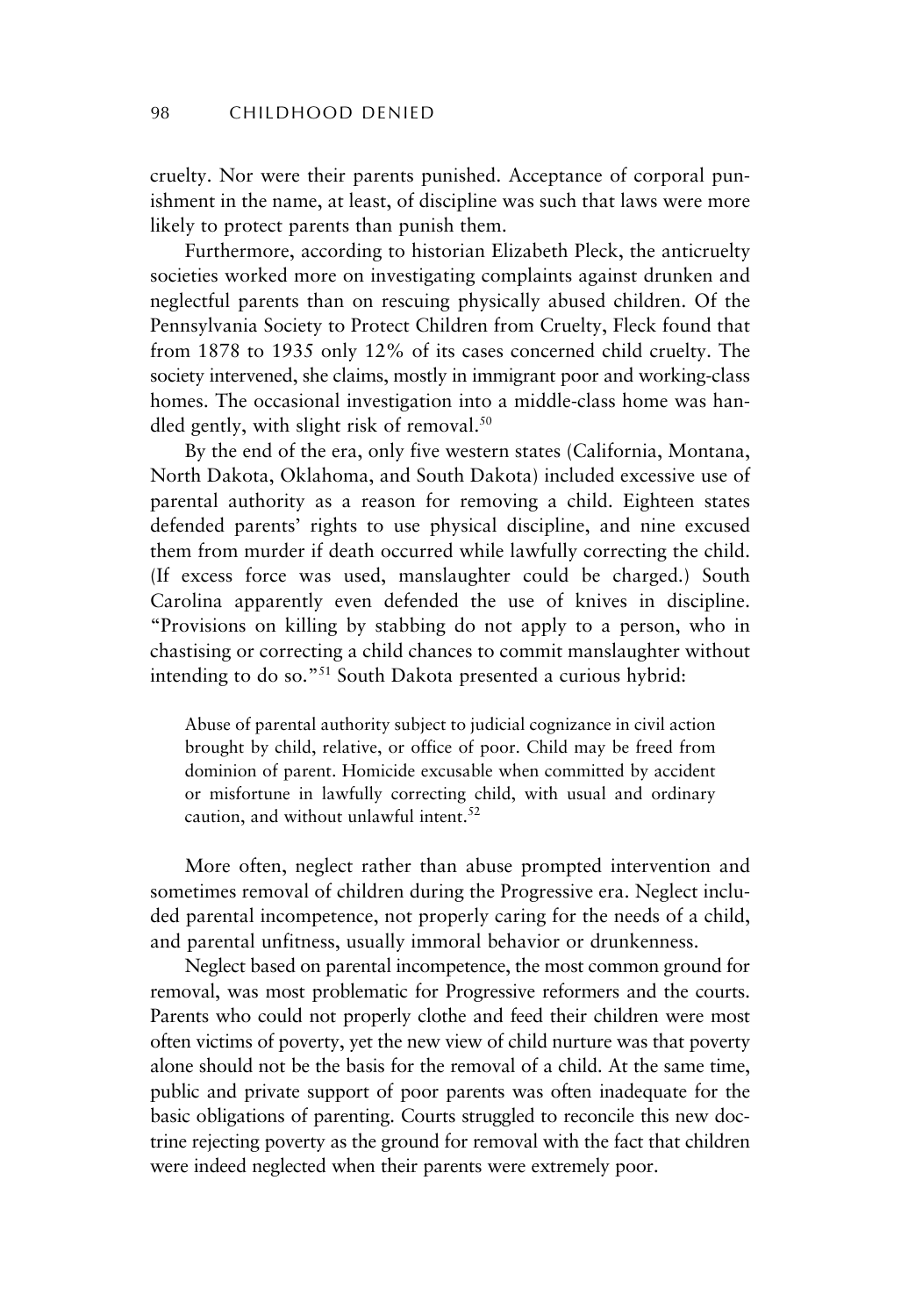## **Child Placement**

What happened to children when they were removed from their families because of abuse or neglect or abandoned by their parents through illness or inability to support? They were often removed temporarily and then returned home. For many children, this became a familiar pattern. The Cruelty often sponsored temporary shelters and churches and other charities sponsored orphan asylums. There was, however, a steady move toward placing children in homes. With the Progressive focus on family as the best institution for raising children, placing out was widely adopted and modified by the proliferating children's home societies.

Adoption was the hoped-for goal of a child placed out. By the Progressive era, it was clear that few orphaned and neglected children would be adopted. Most adoptive parents preferred healthy children under four years of age. Strict adoption laws in most states meant birth parents kept their rights unless convicted of abuse or neglect (a rare event), and both parents had to consent for the child to be adopted. Courts exercised wide discretionary powers in considering the adopting parents' race, sex, age, wealth, and religion.<sup>53</sup>

For most dependent or neglected children, a family situation could only be achieved by placing out. As reformers passed laws restricting the use of children in factories and as street peddlers, children's aid societies were sending them to hard labor on faraway farms in western states. Such children were seldom well supervised, and agencies frequently lost contact with placement parents. Newly organized children's home societies sought to end child labor exploitation, using placing out to meet families' emotional rather than economic needs. These homes came to be known as foster homes. A popular women's magazine, the *Delineator*, campaigned for home placement in the early 1900s.

Despite such campaigns, free placements could not be found for many children, compelling children's home societies to consider paid placements. Homer Folks, a major figure in child protection, advocated paying for children's board in families when necessary, the model for the contemporary foster care system. To the claim that there were more free home placements available than children to fill them, Folks replied,

It is true as regards healthy infants, and in some seasons of the year, for children evidently able to work. It is not true with regard to ordinary boys from four to eight or ten years or age, it is not true as regards delicate or unattractive children, or children who may be reclaimed by parents. 54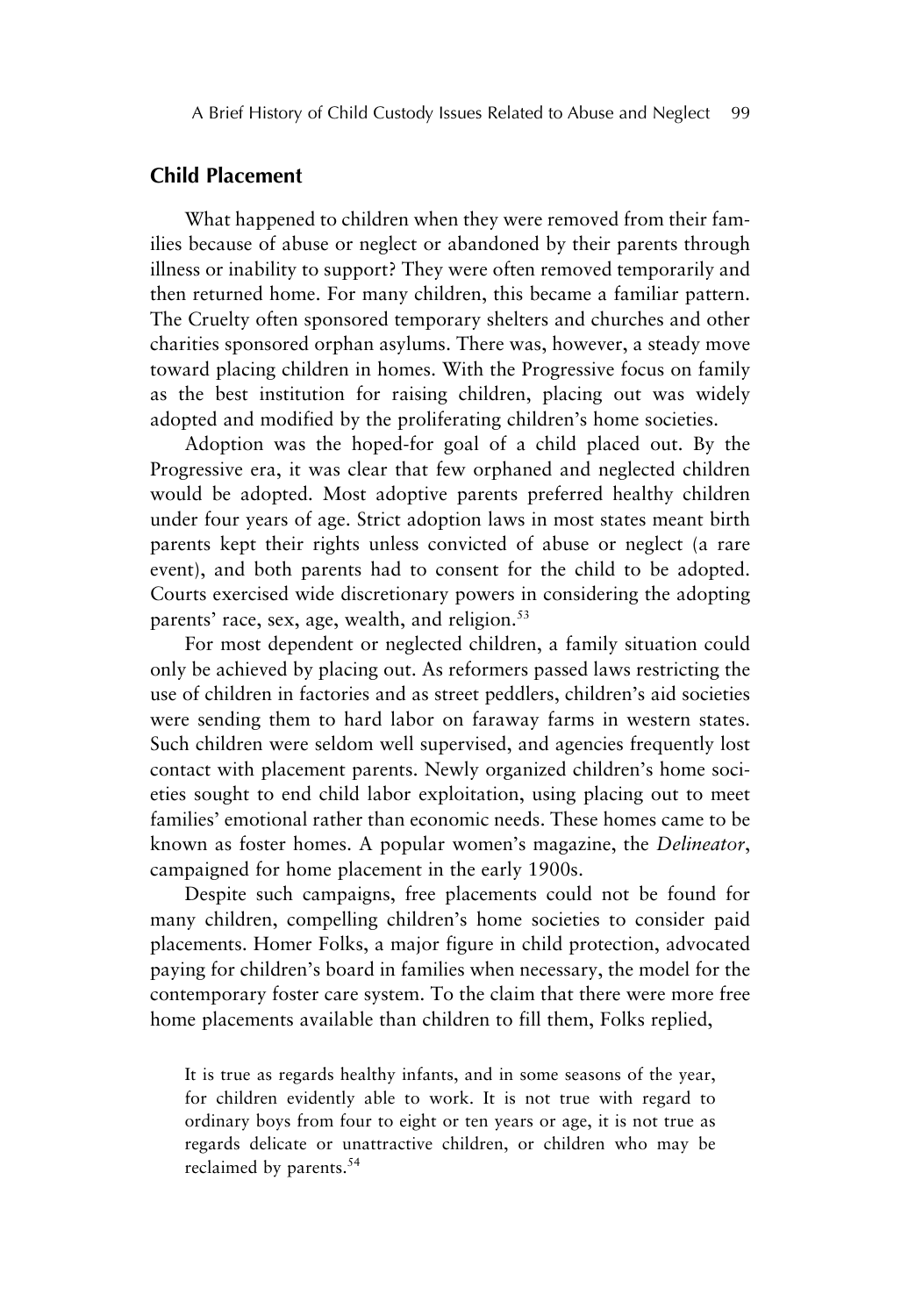#### 100 CHILDHOOD DENIED

Initially paid placements or boarding out were opposed on grounds of cost and that they countered the spirit of charity. The children's home societies claimed that paying families was soulless and commercial. But the only alternative for children of the wrong age or sex, unattractive or beset with physical or emotional disabilities was orphan asylums. The above included most children, and orphanages continued to provide for the majority. In the 1923 census, the first accurate account of child placing, 64% of dependent and neglected children were still in orphan asylums, 23% were in free home placements, and  $10\%$  were in paid placements.<sup>55</sup> The number of adopted children was not reported.

## *In the Best Interests of the Child? 1960–1990*

By the late 20th century, child custody law had permeated the casual discourse of everyday life; indeed, few households were untouched by a custody matter. A child born in 1990 had about a 50% chance of falling under court jurisdiction involving where and with whom the child would live. Unlike previous eras, in which custody involved orphans or neglected children, most custody matters resulted from the exploding divorce rate. The state increasingly intervened, sometimes removing children from their families, as the number of single-parent families below the poverty line swelled. 56

Divorce, increasing poverty, and a startling upsurge in illegitimacy once again rearranged the tentative symmetry between mother, father, and the state. State legislatures and courts weakened divorcing mothers' claims to child custody, systematically wiping out the maternal preference or tender years doctrine and leaving only the vague best interests of the child standard. Procedures changed as well; mothers, fathers, and the court called expert witnesses, usually mental health professionals, to help the court choose between legally equal adults, and mediation was increasingly an alternative. Children remained the silent party in custody disputes, rarely given voice until adolescence. Some states did provide for the appointment of a child advocate in custody disputes. The duty of the advocate was to speak for what he or she determined to be the child's best interests.

The state took an ever more active role as superparent, providing more economic support while dictating stricter standards of behavior to mostly poor families. As single-parent poor families grew rapidly, the state no longer distinguished between worthy and unworthy mothers as a criteria for support; however, its social service arm vigilantly supervised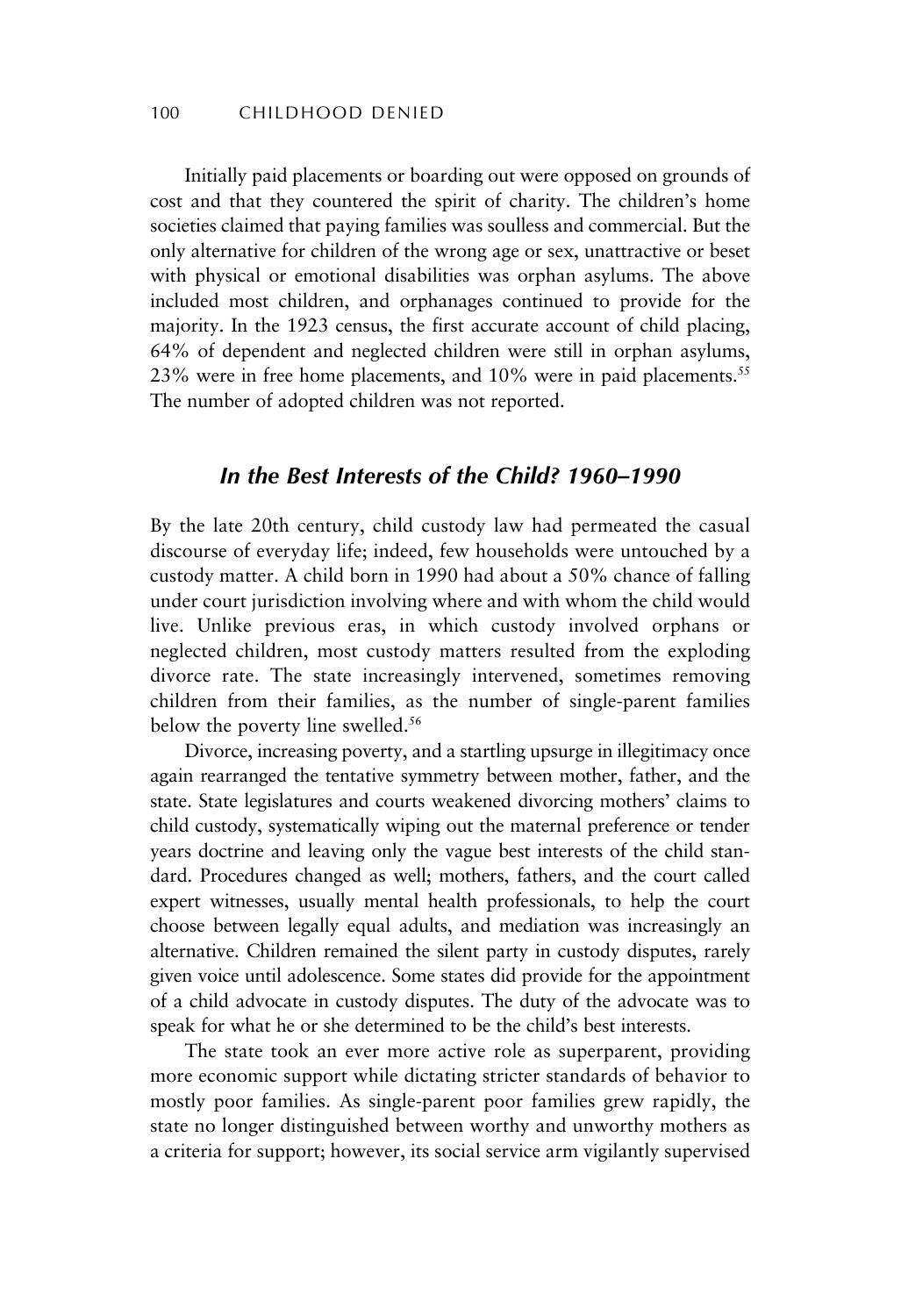the behavior of those it supported, with the threat of removal and ultimately termination of parental rights.

New custodial issues forced a redefinition of parenthood. Many nonbiological parents with no legal rights to custody and control played central nurturing roles for the children who lived in their homes. Foster homes became the state's preferred choice for its dependent children, but foster parents, who sometimes raised the children until adulthood, held the legal status of a vendor under contract. Finally, new reproductive technology tested the legal definitions of *mother* and *father*.

#### **Removal of Children and Termination of Parental Rights**

By the second half of the 20th century, child protection organizations initiated by the Progressive era's volunteer childsavers had become large publicly funded bureaucracies staffed by social workers. The third wave of feminists showed little interest in child welfare, instead focusing on equal opportunity for women outside the family. In all fairness, little room existed for volunteers in the well-organized world of child protection. The state as parens partriae had almost completely assumed the role of child protector, intervening in families to supervise conduct toward their children and, often, to remove them temporarily or permanently. Following an adjudication of abuse, neglect, or dependency (parents unable or unwilling to care for the child), the court appointed a temporary or permanent guardian who could be an individual, a state agency, or a private institution. The guardian was responsible for the child's well-being, but this did not involve terminating all parental rights nor necessarily a transfer of custody. Sometimes the state would claim custody and place the child in a foster home. More often, the child would be returned home under the guardian's supervision. In both circumstances, the natural parents still claimed residual rights and obligations, including visitation, the right to refuse adoption, and the duty to support. Ultimately, if the child was removed from the family for a lengthy time, the state determined whether to terminate parental rights.

The balance between the state as child protector and parents' rights to custody and control tilted toward the state. The state intervened at an unprecedented rate, providing support and sometimes removing children when the support could not, in the state's opinion, cure the families' problems. Publicly supported child protection agencies still enjoyed some autonomy, but federal control grew, exacted by Supreme Court decisions governing removal and termination of parental rights, and by laws mandating uniform requirements in return for federal funds.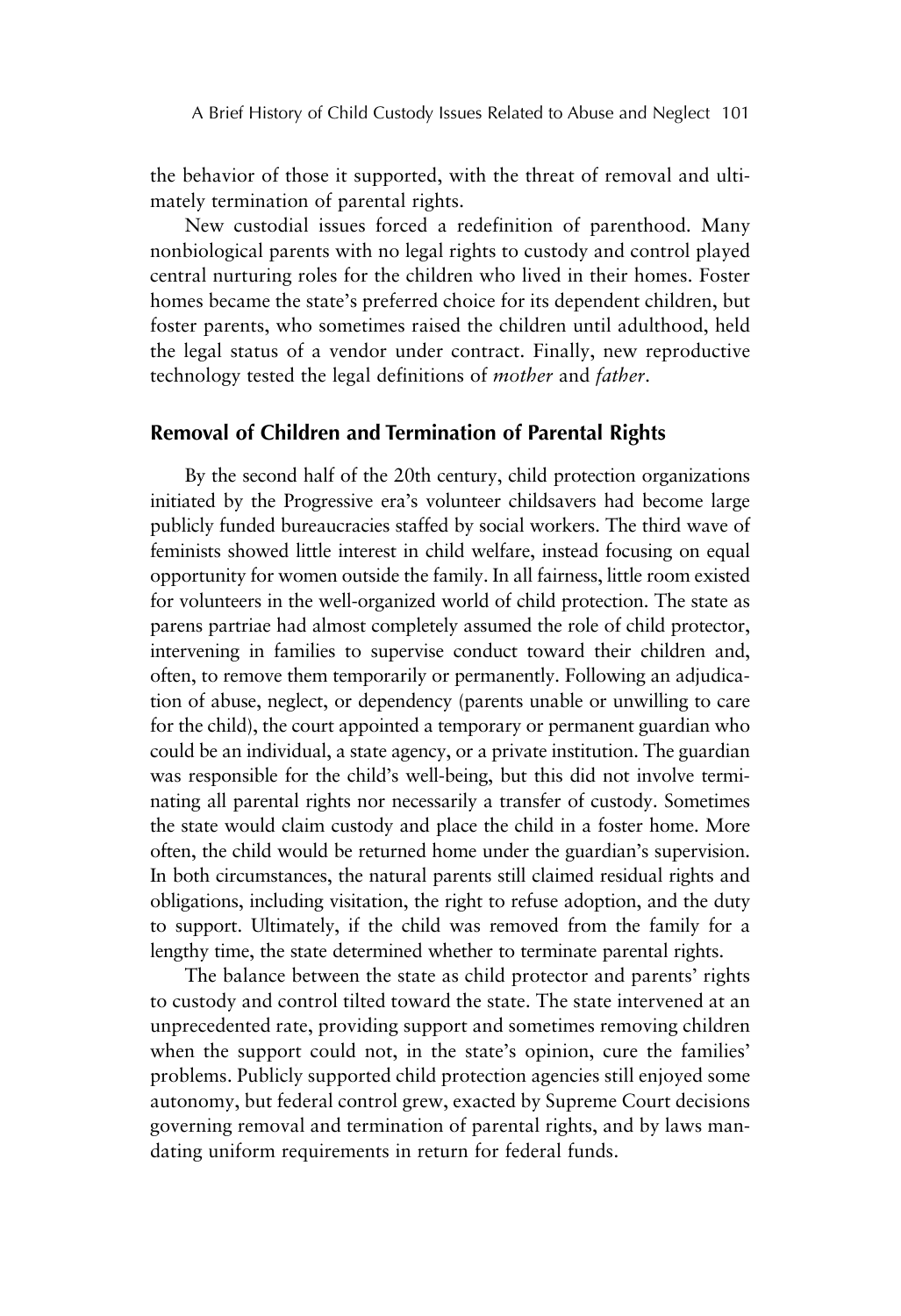Perhaps the greatest federal contribution to child protection, mandatory reporting began in 1974 with passage of the Child Abuse Prevention and Treatment Act. <sup>57</sup> This act offered funds to states that required their medical professionals, educators, social and childcare workers, and police to report suspected physical and sexual abuse, physical neglect, and emotional maltreatment. Failure to report triggered civil or criminal penalties. The general public was also encouraged, but not required, to report suspicion of child abuse. Many states already had such laws; most others followed suit.

The effects were immediate and dramatic. In 1963, about 150,000 children had come to the attention of public authorities; by 1982, it soared to 1,300,000. Social service organizations increasingly intervened in custodial matters; removing children and terminating parental rights also became more common. After thorough screening of child protective agency reports, more than 400,000 families came under home supervision.<sup>58</sup>

Responding to this rapid rise of intervention into private homes, parents' rights advocates and critics of child protection philosophy questioned the state's procedures. How were agencies defining abuse and neglect? Were definitions based on an ethnocentric vision of middle-class family life? Was foster care in the best interests of the children?<sup>59</sup> Were mothers on Aid to Families with Dependent Children (AFDC) getting unfair scrutiny while richer families escaped the attention of child protection agencies? And was the basic right of parenthood being terminated without due process?

At the core was the fundamental question of what constituted neglect and abuse. Severe physical abuse certainly existed in broken bones and serious bruises, but other manifestations of abuse and neglect were more difficult to measure.

Meanwhile, a new category of abuse made a powerful entrance in the 1980s. Child sexual abuse, unknown in previous abuse and neglect statutes, became prominent in child removal allegations. The states rewrote the laws to include this category. Reports increased dramatically, but whether the reporting requirements had uncovered abuse that had always existed, or a new and real upsurge, was unknown. Child sexual abuse allegations differed from neglect, or even many physical abuse complaints, in that criminal convictions were sought even when the offender was a parent. Even if a jury could not convict beyond a reasonable doubt, a civil action could mandate removal for the child's safety. Criminal and civil trials of sexual abuse were notoriously difficult to pursue because the child was often the only witness, and frequently under age five with limited language skills. Physical evidence was often ambiguous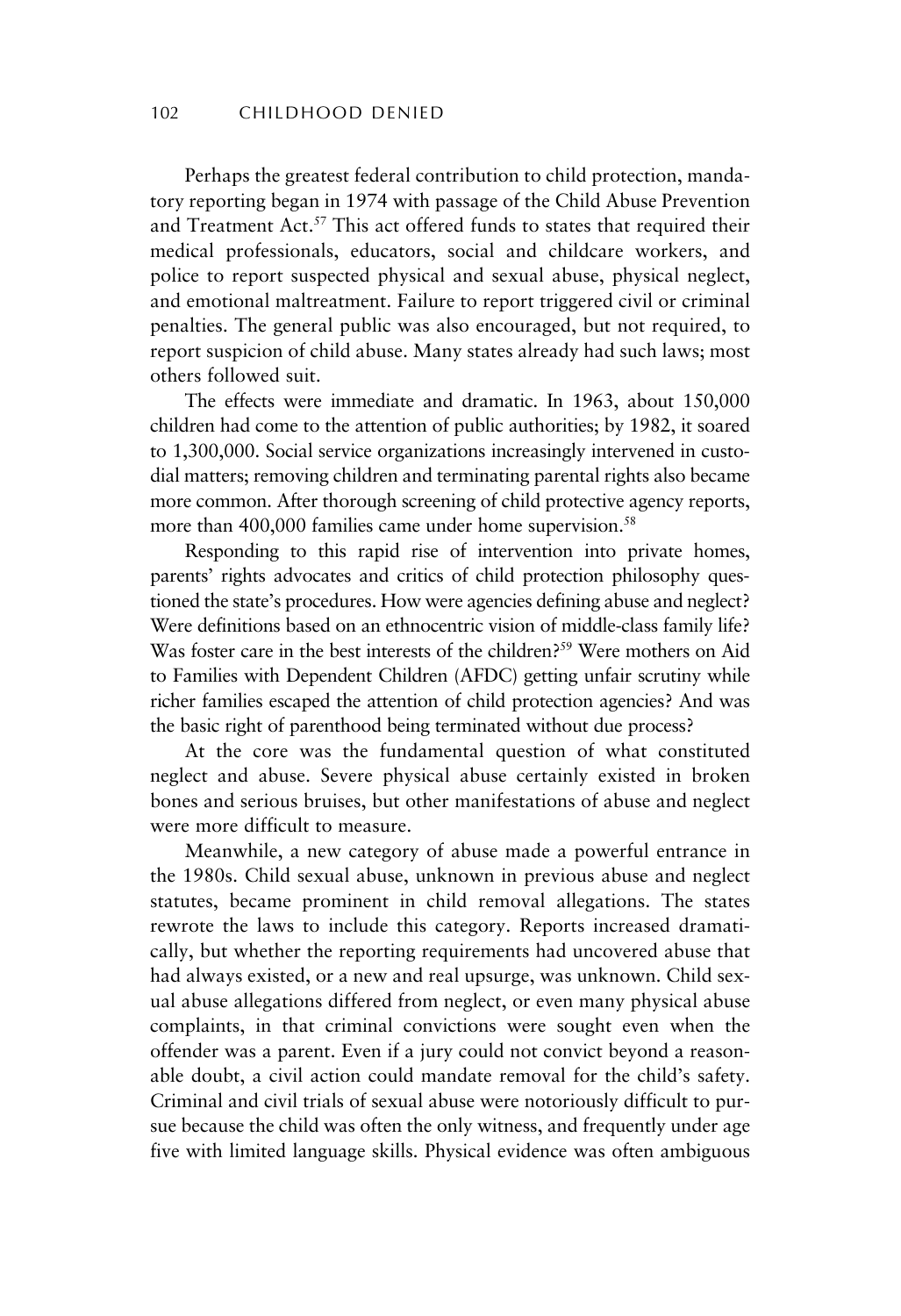or nonexistent, so courts commonly relied on sexual abuse experts who interviewed the child. Courts viewed such testimony skeptically, but a sexual abuse allegation almost always triggered a child's removal, at least temporarily, from custody of the suspected adult. Sometimes this meant placing the child in the custody of social services.

Children of poor parents were more likely to be removed for reasons of abuse and neglect. The law no longer recognized poverty alone as a ground for removal, but several factors made poor parents more vulnerable to state intervention and removal. First, immigrant and minority parents were more likely to be poor, and some of their cultural styles were unacceptable to the white middle class. Second, parents on public assistance were scrutinized by social workers in a way other parents were not. Third, poverty was sometimes linked with patterns such as drug or alcohol abuse that could provoke child neglect or abuse.

To complaints about cultural bias, courts usually held up the state's action on the basis of the best interests of the child. A New York court, for example, rejected the argument that "impossible barriers" were created for poor black parents by making them comply with "bourgeois urban" customs in maintaining a visitation schedule, "To accept [this argument] would constitute regression to the period when the rights of parents were treated as absolute, and would negate the rights of children."60

The Supreme Court addressed social service intrusiveness into the privacy of families receiving public assistance in 1971. The plaintiff, Barbara James, refused to allow a scheduled home visit by a caseworker as a condition of continuing AFDC payments for her son Maurice, age two. The mother refused the visit on Fourth Amendment grounds of unreasonable search and seizure.<sup>61</sup> She introduced affidavits from 15 other AFDC recipients who complained of intrusive and unannounced visits by social workers. Writing for the majority, Justice Blackmun noted as an aside that Maurice showed evidence of a skull fracture, a dent in his head, and a possible rat bite. The Fourth Amendment did not cover the home visit because it was made by a caseworker, during working hours, with no forced entry or snooping, Blackmun stated, "The caseworker is not a sleuth but rather, we trust, is a friend to one in need."

The final and most dramatic step the state took as *parens partriae* was termination of parental rights. With this step, the state, as the social service agency, could retain guardianship and place the child in long-term foster care or, when possible, assign full custody and control to adoptive parents. Natural parents became legal nonentities, foregoing even visitation rights. Government agencies had to make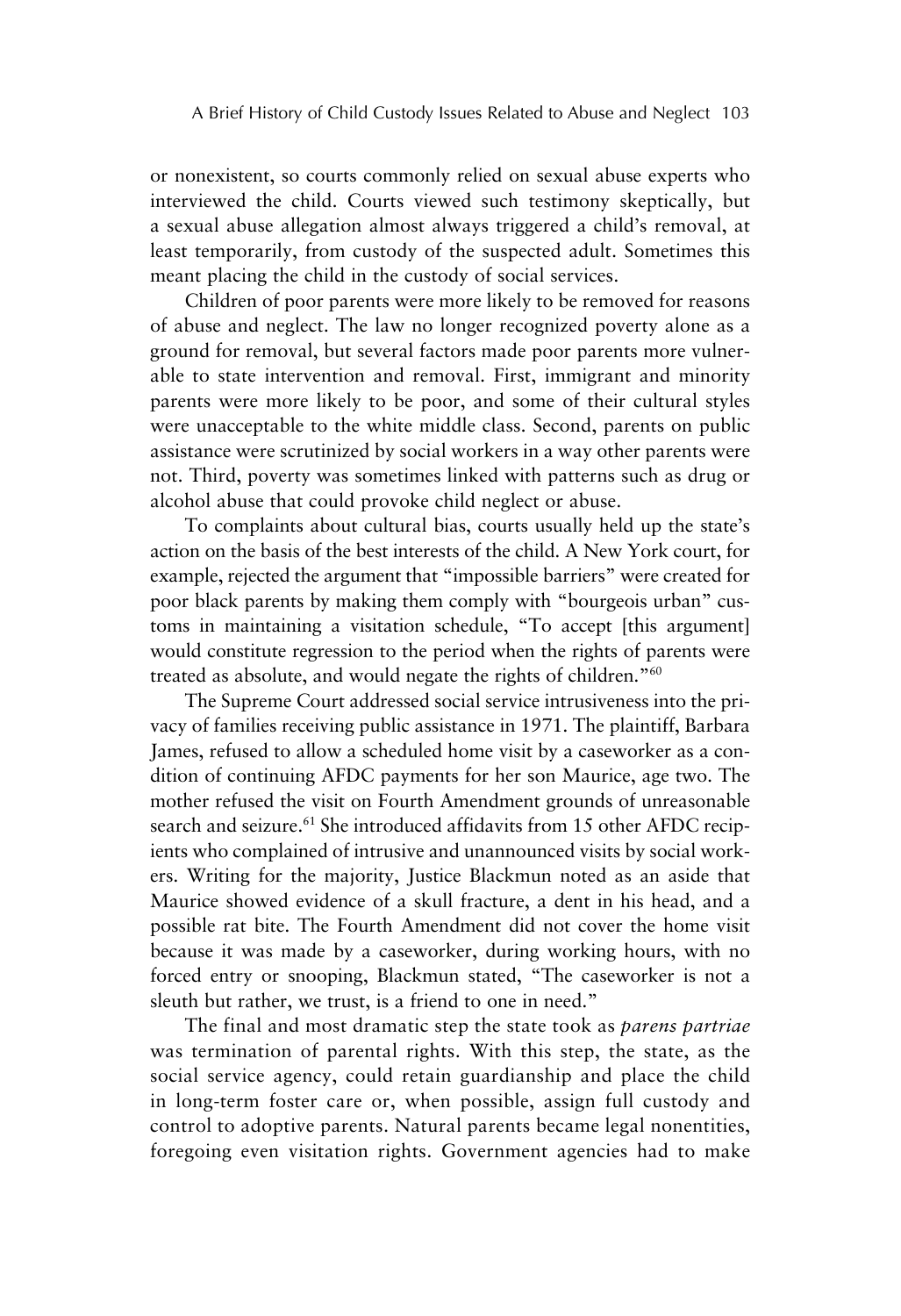reasonable efforts to restore children to families after removal. But for many families, in the judgment of social workers, reunification was not possible.

What right did parents have to protect against such agency decisions? What kind of due process? Ultimately, the Supreme Court in Santosky v. Kramer considered the procedures affecting termination of parental rights. <sup>62</sup> The Santosky family had pursued the case through several appeals. Petitioners John Santosky II and Annie Santosky were the natural parents of Tina and John III. In 1973, after incidents reflecting parental neglect, Kramer, commissioner of Ulster County's Department of Social Services, initiated a neglect proceeding and removed Tina from her home. Ten months later he placed John III with foster parents. Simultaneously, Annie Santosky bore a third child, Jed, who was immediately transferred to a foster home on grounds of imminent danger. Two more children were born later and remained in their parents' custody.

In October 1978 Kramer petitioned the Ulster County Family Court to terminate the Santoskys' parental rights of the three children. Acknowledging that the Santoskys had maintained contact with their children, the judge found those visits "at best superficial and devoid of any real emotional content." After deciding that the agency had made "'diligent efforts' to encourage and strengthen the parental relationship," he concluded that the Santoskys were incapable, even with public assistance, of planning for the future of their children. Termination of parental rights was granted, and this decision was affirmed on two procedural appeals, but the U.S. Supreme Court disagreed:

Even when blood relationships are strained, parents retain a vital interest in preventing the irretrievable destruction of their family life. If anything, persons faced with forced dissolution of their parental rights have a more critical need for procedural protections than do those resisting state intervention into ongoing family affairs. When the State moves to destroy weakened familial bonds, it must provide the parents with fundamentally fair procedures.<sup>63</sup>

The court insisted on a standard of clear and convincing evidence, demanding more than a preponderance of evidence but less than the beyond reasonable doubt required in criminal matters. In another case involving termination of parental rights, however, a divided court decided that parents do not have right to counsel in termination hearings because their physical liberty is not at stake. 64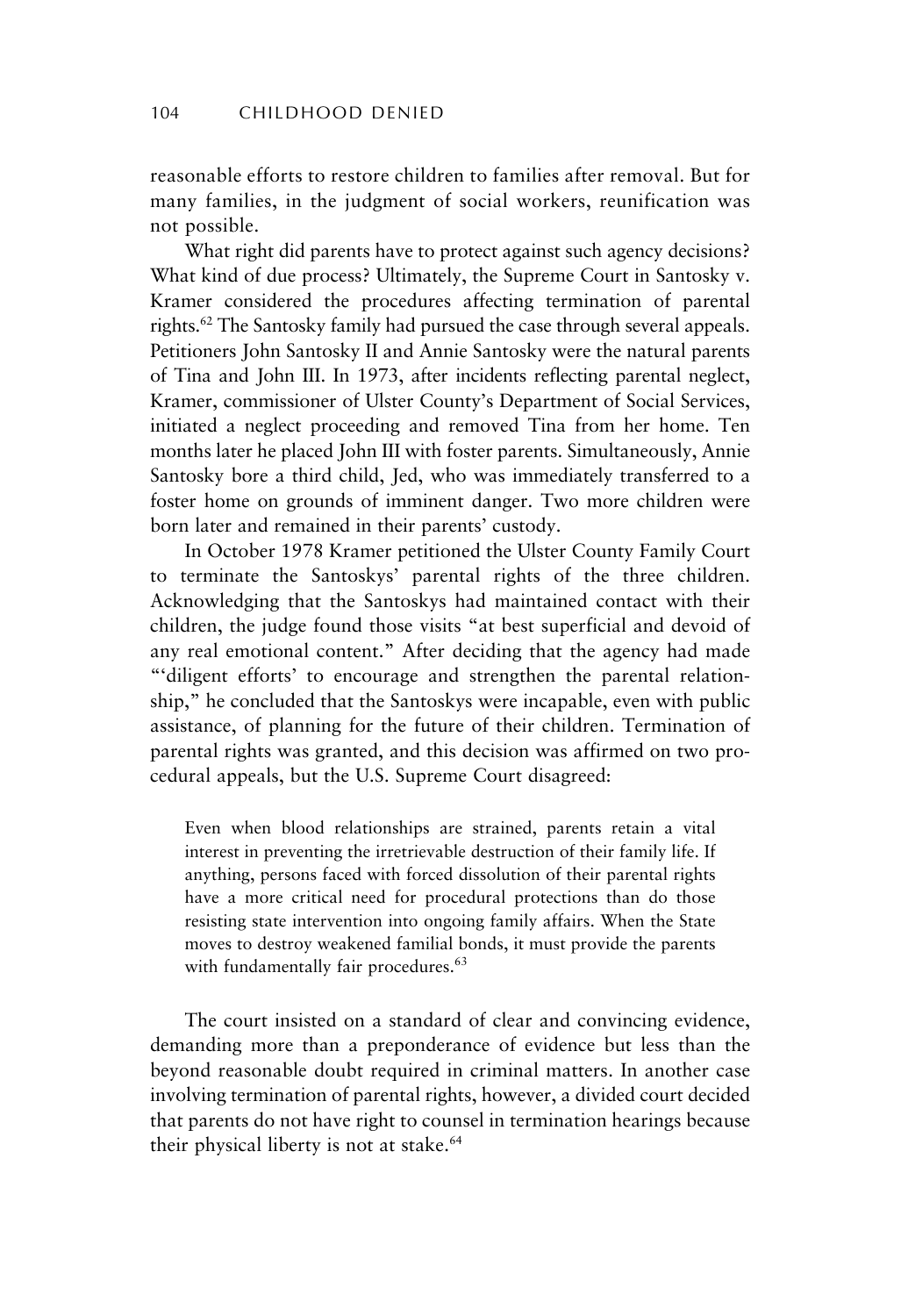A Brief History of Child Custody Issues Related to Abuse and Neglect 105

#### **Foster Care and Adoption**

A child relinquished by parents, or removed through state intervention, was placed in one of three custodial situations: guardianship (usually with a relative), short- or long-term foster care, or adoption. Through the 19th century, guardianship was the only alternative to orphan asylums or binding out for children whose parents could not care for them. Guardianship probably would have been informal, with no court involvement. Adoption and foster care evolved in the second half of the 1800s in an effort to replace apprenticeships and orphanages with a family model.

Adoption was not an option for all children. As mentioned previously, child advocate Homer Folks argued that "delicate" and "unattractive" children or children that might be reclaimed by parents were harder to place. Older children were particularly difficult to place in the late 20th century because there was no longer a demand for their labor. Minority and mixed race children were also more difficult to place, as were children with emotional or physical disabilities.

Early in the 20th century, most unplaceable children would have gone to an institution run by a voluntary agency. By the second half of the century, the state had nearly usurped the role of private voluntary (usually religious) agencies, and the familial model of foster homes replaced the institutional model of orphanages. In addition to sheltering orphans or abandoned children, foster homes provided short-term care for children under the state's protective jurisdiction who were returned to their parents when the home situation improved. Many parents also voluntarily placed their children in foster homes without court intervention. It was not always clear how voluntary these placements were, in the face of social worker persuasion. <sup>66</sup> In theory, foster homes were a temporary respite until return to family or adoption. In fact, many children spent nearly all of their childhood in the twilight zone of temporary foster care.

Foster families usually were licensed by the state, which regulated home size, number of children, and age of parents. The social service agency paid a monthly fee for each child, but kept legal responsibility for the child and could terminate the foster relationship. Like stepparents, foster parents had physical custody but no legal claim to the children. For many, this was extremely frustrating; they had developed familial ties sometimes over many years—yet their foster children could be removed at will.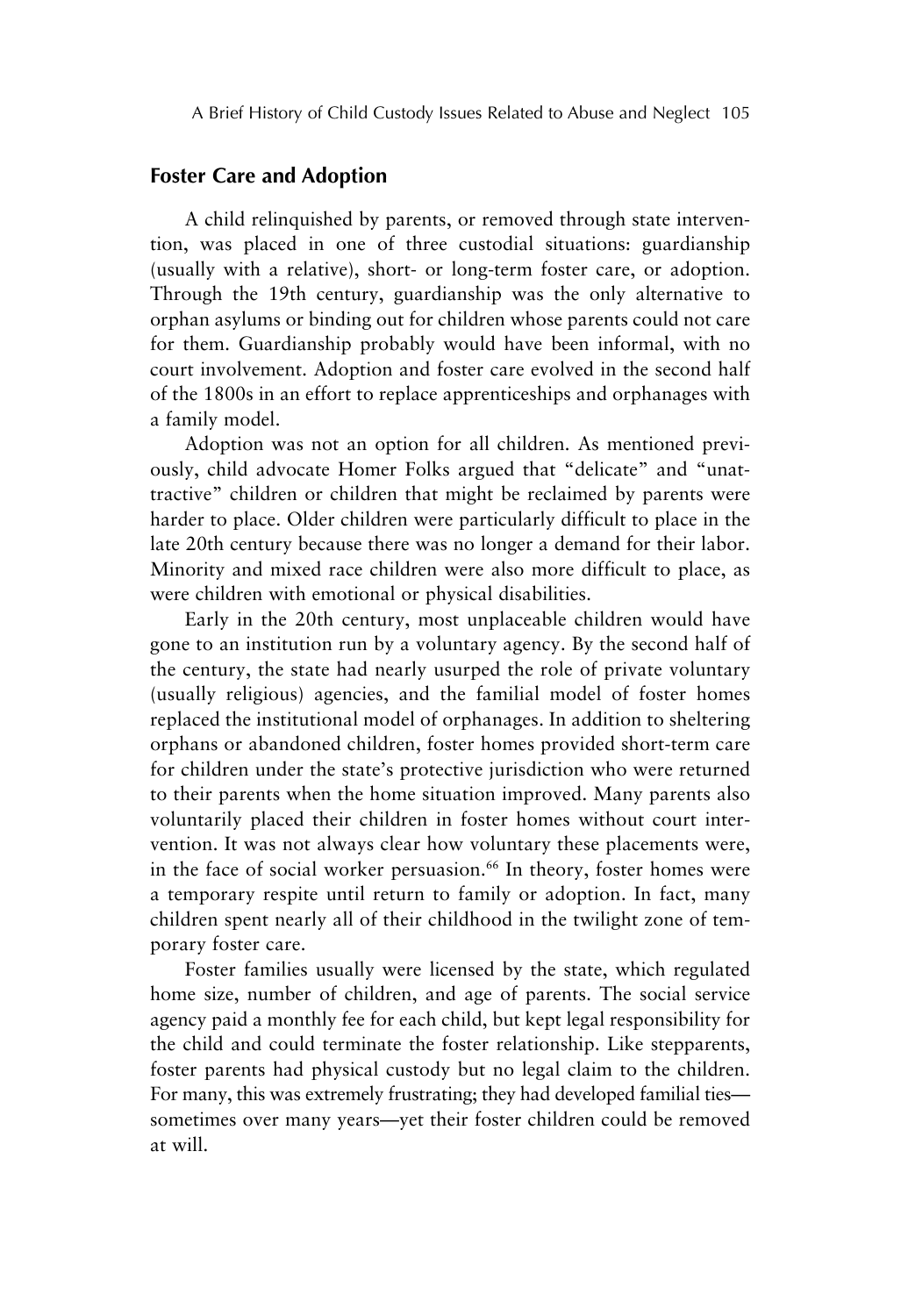A class action suit filed to correct this inequity claimed that foster parents had a constitutionally protected interest in the children they cared for, which demanded a full hearing before children were removed from their care. The suit eventually reached the U.S. Supreme Court, but only words of solace were the result:

The importance of the familial relationship, to the individuals involved and the society, stems from the emotional attachments that derive from the intimacy of daily association, and from the role it plays in "promoting a way of life" through the instruction of children, as well from the fact of blood relationship. ... For this reason we cannot dismiss the foster family as a mere collection of unrelated individuals. 67

Despite these words of solace, the court deemed New York's procedures adequate and did not provide the sought relief. Nor did it say that foster parents had a constitutional right to continued custody of their foster children.

#### *Summary*

The history written by Mary Ann Mason reveals how views of what matters in determining the "best interests" of children at risk have changed over time—sometimes because of legal decisions and sometimes because of cultural shifts in priorities or ways of seeing what can be called our moral duty to children.

We learn from this work, too, that how we see what matters is influenced by the times in which we live and that we should always be aware of the sources of our attitudes so that we do not inadvertently harm children. We should be aware, too, as we'll discuss in Chapter 8, of how political views influence our care of children, that is, whether we prioritize their care or allow, by distraction or dismissal, their issues and concerns to vanish from our consciousness.

## *Endnotes*

1. Richard B. Morris, *Government and Labor in Early America* (New York: Columbia University Press, 1946), 391.

2. Abbott E. Smith, *Colonists in Bondage* (Chapel Hill: University of North Carolina Press, 1947), 148.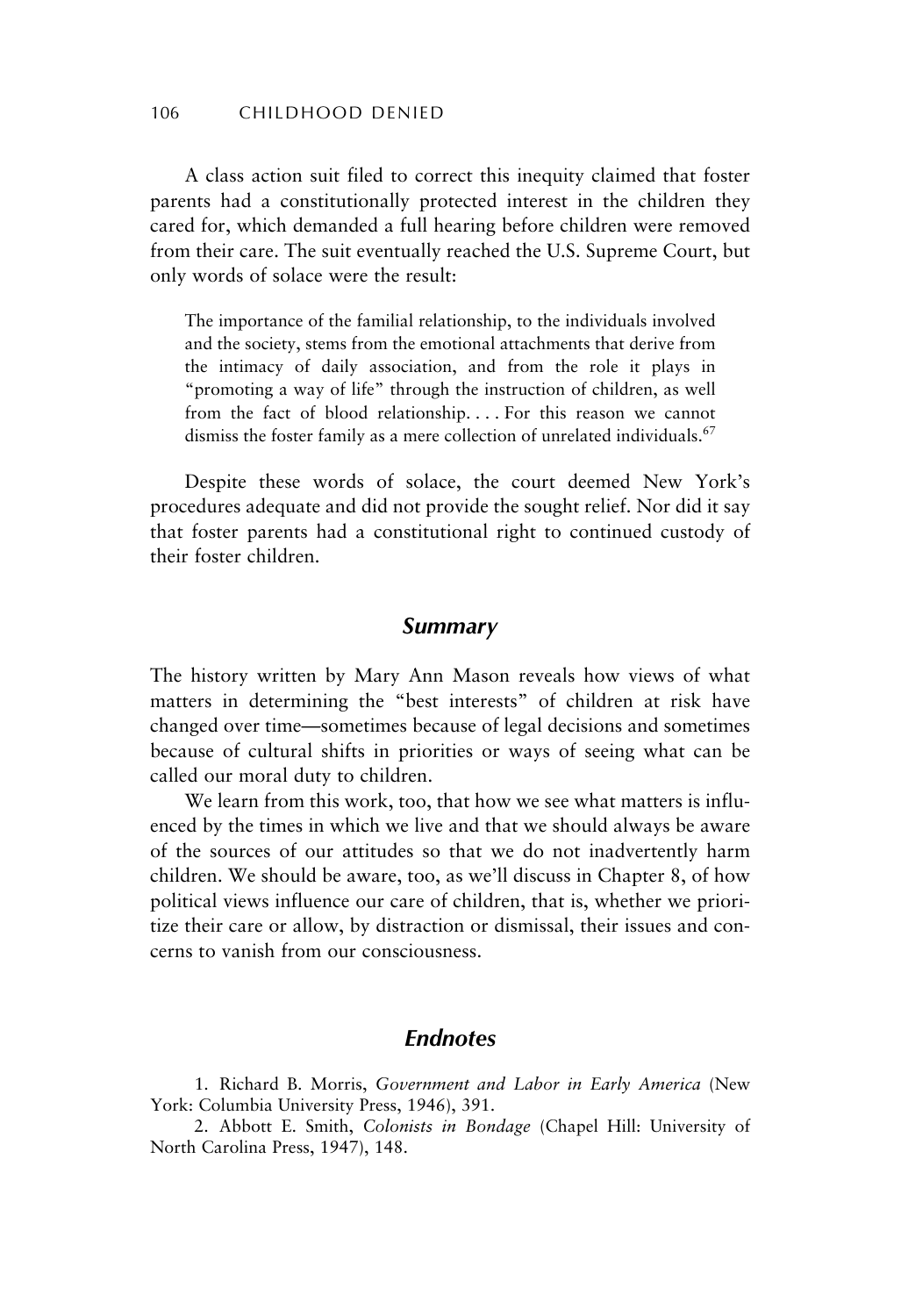A Brief History of Child Custody Issues Related to Abuse and Neglect 107

3. Great Britain, Privy Council, Acts of the Privy Council of England, 1619–1621 (London, 1930), 118, in Robert Bremner, *Children and Youth in America*, 4 vols. (Cambridge, MA: Harvard University Press, 1970) 1:8.

4. Quoted in Smith, *Colonists in Bondage*, 149.

5. *Documents Relative to the Colonial History of New York* (Albany, 1856–1887), 2:52, in Bremner, *Children and Youth in America*, 1–23.

6. Smith, *Colonists in Bondage*, 73.

7. *Virginia Statutes at Large*, 1:441–42, quoted in Bremner, *Children and Youth in America*, 1:23.

8. Walter Clark, ed., *No. Car. Records* (Goldsboro, N.C., 1904), 23: 62–66, in Bremner, *Children and Youth in America*, 1:116.

9. R. W. Beales, "The Child in Seventeenth-Century America," in *American Childhood: A Research Guide and Historical Handbook* (Westport, CT: Greenwood Press, 1985), 15–57.

10. Doris Foster and Henry Freed, "Life with Father: 1978," *Family Law Quarterly* 11(4)(1978): 322.

11. As quoted in William Forsyth, *Custody of Infants* (London: Rayner and Hodges, 1850), 8.

12. William Blackstone, *Commentaries on the Law of England*, 3rd ed. (New York, 1900/1758), 1:453.

13. Tapping Reeve, *The Law of Baron and Femme, of Parent and Child, of Guardian and Ward, of Master and Servant, and of the Powers of Courts of Chancery* (New Haven, 1816), 70–72.

14. Lofft 748, 98 Eng. Rep. 899 (K.B. 1774).

15. *Connecticut Records*, 2:328, as discussed in Edmund S. Morgan, *The Puritan Family* (New York: Harper & Row, 1966), 37.

16. Foulke v. People, 4 Colo. App. At 528(1894), quoting the leading doctrine of Lord Mansfield in Blisset's Case, 1 Lofft 748, 98, Eng. Rep. 899 (K.B., 1774).

17. 4 Desau. 33 (S.C. 1809).

18. Ibid., 44.

19. Mercein v. People ex rel. Barry 25 Wend. 64,101 (N.Y.) 1840.

20. Ibid., 104.

21. People v. Mercein, 3 Hill 399, 418 (N.Y.) 1842).

22. Ibid., 422.

23. Ansley J. Coale and Melvin Zelnick, *New Estimate of Fertility and Population in the United States* (Princeton, NJ: Princeton University Press, 1963), 34–35.

24. Carl N. Degler, *At Odds: Women and the Family in America from the Revolution to the Present* (New York: Oxford University Press, 1980), 277.

25. People v. Gates, 57 Bard. 291, 296 (N.Y. 1869).

26. Many states had laws that allowed the child to reject a voluntary indenture, but only after the age of 14.

27. Michael Grossberg, *Governing the Hearth: Law and Family in Nineteenth-Century America* (Chapel Hill: University of North Carolina Press, 1985), 247.

28. Reta Dorr, *What Eight Million Women Want* (Boston: Small, Maynard & Company, 1910), 94.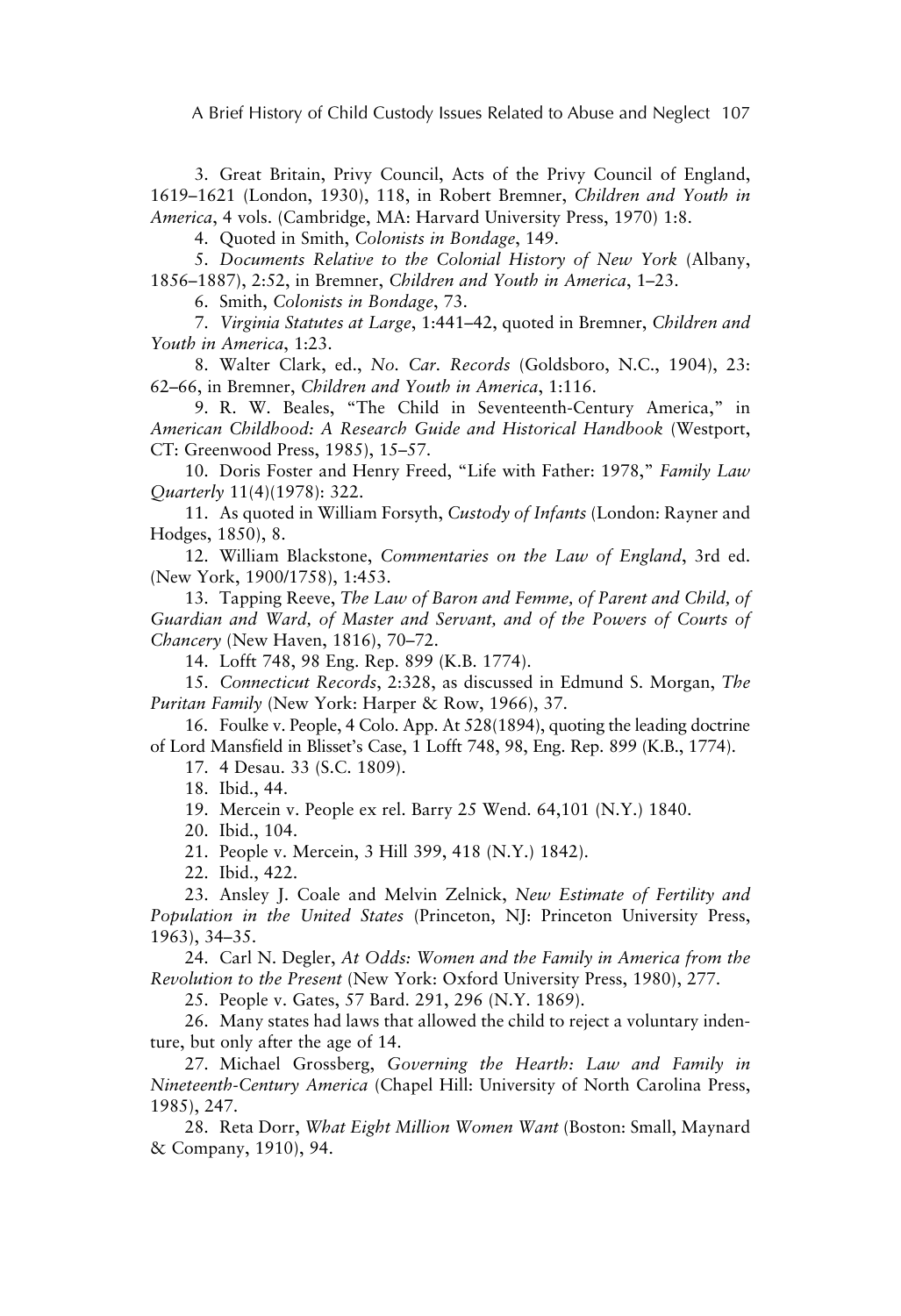#### 108 CHILDHOOD DENIED

29. Foulke v. People, 4 Colo. App. At 528 (1894), quoting the leading doctrine of Lord Mansfield in Blisset's Case.

30. "Rev. John Eliot's Records of the First Church in Roxbury, Massachusetts," in Sixth Report of Boston Record Commissioner (Boston, 1881), 187.

31. Bremner, *Children and Youth in America*, 1:105.

32. Cotton Mather, *A Christian at His Calling: Two Brief Discourses, One Directing a Christian in His General Calling: Another Directing Him in His Personal* (Boston, 1701), 36–45.

33. Grossberg, *Governing the Hearth*, 236.

34. Joseph R. Long, *A Treatise on the Law of Domestic Relations* (St. Paul: Keefe-Davidson, 1905), 321.

35. Grossberg, *Governing the Hearth*, 219.

36. Jaquelyn Hall, James Leloudis, Robert Korstad, Mary Murphy, Lu Ann Jones, and Christopher B. Daly, *Like a Family: The Making of a Southern Cotton Mill World* (Chapel Hill: University of North Carolina Press, 1987), 56.

37. David Smith, Sandra Smight, Fred Doolittle, "How Children Used to Work," *Law and Contemporary Problems* 39(3)(1975): 99.

38. Susan Tiffin, *In Whose Best Interests? Child Welfare Reform in the Progressive Era* (Westport, CT: Greenwood Press, 1982), 90.

39. Bremner, *Children and Youth in America*, 2:291.

40. Lyman P. Alden, "The Shady Side of the Placing-Out System," in Bremmer, *Children and Youth in America*, 2:298

41. Moore v. Dozier, 128 Ga. 90, 57 S.E. 110, 96–97 (1907).

42. Ibid., 92–94.

43. As quoted in Jane Addams, *My Friend Julia Lathrop* (New York: Macmillan, 1935), 213.

44. As quoted in Susan Tiffin, *In Whose Best Interests?,* 46.

45. Christopher Lasch, *Haven in a Heartless World: The Family Besieged* (New York: Basic Books, 1977), 14.

46. For the New England colonial version of the Elizabethan Poor Laws, see *Laws and Ordinances of New England, An Abridgement of the Laws in Force and Use in Her Majesty's Plantations* (London: Parker and Smith, 1704), 23.

47. *Proceedings of the Conference on the Care of Dependent Children*, 1909, 41, in Bremner, *Children and Youth in America*, 2:358–59.

48. Extract from *Ninth Annual Report of the State Board of Charities of the State of New York, Relating to Orphan Asylums and Other Institutions for the Care of Children* (Albany, 1876), 306–08, in *Bremner, Children and Youth in America*, 2:192.

49. Tiffin, *In Whose Best Interests?* 219.

50. Elizabeth Pleck, *Domestic Tyranny* (New York: Oxford University Press, 1987), 84–85.

51. South Carolina Code of Law, 1922, in Chester Vernier, *American Family Laws* (Stanford, CA: Stanford University Press, 1931), 4:46.

52. South Dakota, comp. 1. 1929, in Vernier, *American Family Laws*, 4:46.

53. Vernier, *American Family Laws*, 4:282.